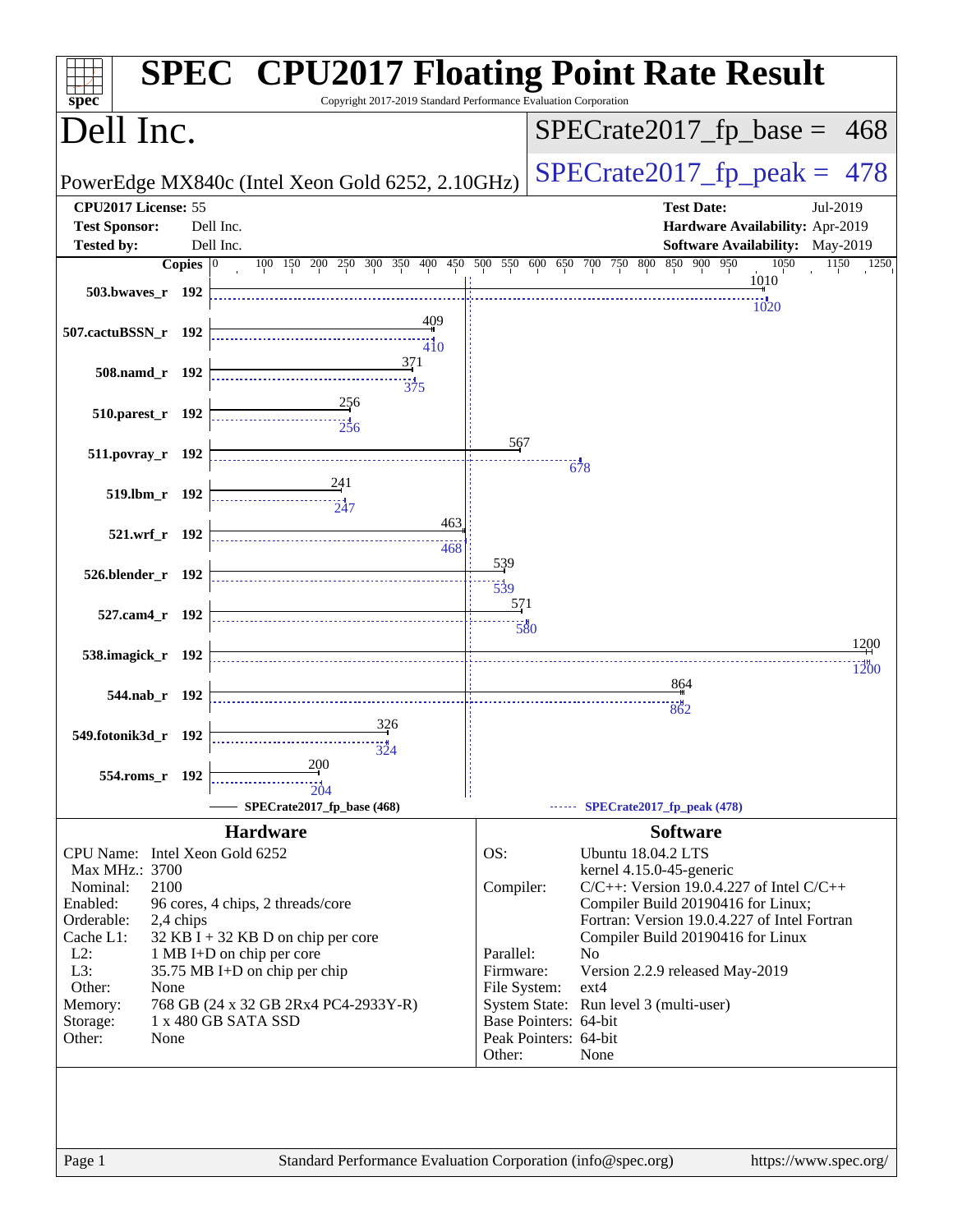| <b>SPEC CPU2017 Floating Point Rate Result</b>                                                           |               |                |       |                |             |                |       |               |                |              |                                        |              |                |              |
|----------------------------------------------------------------------------------------------------------|---------------|----------------|-------|----------------|-------------|----------------|-------|---------------|----------------|--------------|----------------------------------------|--------------|----------------|--------------|
| Copyright 2017-2019 Standard Performance Evaluation Corporation<br>$spec*$                               |               |                |       |                |             |                |       |               |                |              |                                        |              |                |              |
| Dell Inc.<br>$SPECrate2017_fp\_base = 468$                                                               |               |                |       |                |             |                |       |               |                |              |                                        |              |                |              |
| $SPECTate2017$ _fp_peak = 478<br>PowerEdge MX840c (Intel Xeon Gold 6252, 2.10GHz)                        |               |                |       |                |             |                |       |               |                |              |                                        |              |                |              |
| CPU2017 License: 55                                                                                      |               |                |       |                |             |                |       |               |                |              | <b>Test Date:</b>                      |              | Jul-2019       |              |
| <b>Test Sponsor:</b>                                                                                     | Dell Inc.     |                |       |                |             |                |       |               |                |              | Hardware Availability: Apr-2019        |              |                |              |
| <b>Tested by:</b>                                                                                        | Dell Inc.     |                |       |                |             |                |       |               |                |              | <b>Software Availability:</b> May-2019 |              |                |              |
| <b>Results Table</b>                                                                                     |               |                |       |                |             |                |       |               |                |              |                                        |              |                |              |
|                                                                                                          |               |                |       | <b>Base</b>    |             |                |       |               |                |              | Peak                                   |              |                |              |
| <b>Benchmark</b>                                                                                         | <b>Copies</b> | <b>Seconds</b> | Ratio | <b>Seconds</b> | Ratio       | <b>Seconds</b> | Ratio | <b>Copies</b> | <b>Seconds</b> | <b>Ratio</b> | <b>Seconds</b>                         | <b>Ratio</b> | <b>Seconds</b> | <b>Ratio</b> |
| 503.bwaves_r                                                                                             | 192           | 1902           | 1010  | 1898           | <b>1010</b> | 1897           | 1020  | 192           | 1891           | 1020         | 1885                                   | 1020         | 1888           | 1020         |
| 507.cactuBSSN r                                                                                          | 192           | 593            | 410   | 600            | 405         | 595            | 409   | 192           | 593            | 410          | 593                                    | 410          | 593            | 410          |
| 508.namd_r                                                                                               | 192           | 491            | 371   | 493            | 370         | 491            | 372   | 192           | 485            | 376          | 487                                    | 374          | 486            | 375          |
| 510.parest_r                                                                                             | 192           | 1951           | 257   | 1959           | 256         | 1968           | 255   | 192           | 1962           | 256          | 1958                                   | 257          | 1961           | 256          |
| $511$ .povrav r                                                                                          | 192           | 791            | 567   | 788            | 569         | 791            | 567   | 192           | 660            | 679          | 661                                    | 678          | 663            | 677          |
| 519.1bm_r                                                                                                | 192           | 839            | 241   | 839            | 241         | 840            | 241   | 192           | 818            | 247          | 819                                    | 247          | 819            | 247          |
| 521.wrf r                                                                                                | 192           | 929            | 463   | 924            | 465         | 929            | 463   | 192           | 916            | 470          | 919                                    | 468          | 919            | 468          |
| 526.blender r                                                                                            | 192           | 544            | 538   | 542            | 539         | 543            | 539   | 192           | 543            | 538          | 543                                    | 539          | 543            | 539          |
| 527.cam4 r                                                                                               | 192           | 588            | 571   | 590            | 569         | 587            | 572   | 192           | 579            | 580          | 580                                    | 579          | 576            | 583          |
| 538.imagick_r                                                                                            | 192           | 394            | 1210  | 397            | 1200        | 397            | 1200  | 192           | 398            | 1200         | 396                                    | 1210         | 397            | <b>1200</b>  |
| 544.nab r                                                                                                | 192           | 373            | 867   | 374            | 864         | 375            | 861   | 192           | 375            | 862          | 373                                    | 866          | 375            | 861          |
| 549.fotonik3d r                                                                                          | 192           | 2298           | 326   | 2289           | 327         | 2308           | 324   | 192           | 2312           | 324          | 2297                                   | 326          | 2317           | 323          |
| $554$ .roms_r                                                                                            | 192           | 1527           | 200   | 1533           | 199         | 1524           | 200   | 192           | 1494           | 204          | 1489                                   | 205          | 1493           | 204          |
| $SPECrate2017_fp\_base =$                                                                                |               |                | 468   |                |             |                |       |               |                |              |                                        |              |                |              |
| $SPECrate2017_fp\_peak =$                                                                                |               |                | 478   |                |             |                |       |               |                |              |                                        |              |                |              |
| Results appear in the order in which they were run. Bold underlined text indicates a median measurement. |               |                |       |                |             |                |       |               |                |              |                                        |              |                |              |

#### **[Submit Notes](http://www.spec.org/auto/cpu2017/Docs/result-fields.html#SubmitNotes)**

 The numactl mechanism was used to bind copies to processors. The config file option 'submit' was used to generate numactl commands to bind each copy to a specific processor. For details, please see the config file.

#### **[General Notes](http://www.spec.org/auto/cpu2017/Docs/result-fields.html#GeneralNotes)**

Environment variables set by runcpu before the start of the run: LD\_LIBRARY\_PATH = "/home/cpu2017/lib/intel64"

 Binaries compiled on a system with 1x Intel Core i9-7900X CPU + 32GB RAM memory using Redhat Enterprise Linux 7.5 NA: The test sponsor attests, as of date of publication, that CVE-2017-5754 (Meltdown) is mitigated in the system as tested and documented. Yes: The test sponsor attests, as of date of publication, that CVE-2017-5753 (Spectre variant 1) is mitigated in the system as tested and documented. Yes: The test sponsor attests, as of date of publication, that CVE-2017-5715 (Spectre variant 2) is mitigated in the system as tested and documented. Transparent Huge Pages enabled by default Prior to runcpu invocation Filesystem page cache synced and cleared with: sync; echo 3> /proc/sys/vm/drop\_caches runcpu command invoked through numactl i.e.: numactl --interleave=all runcpu <etc>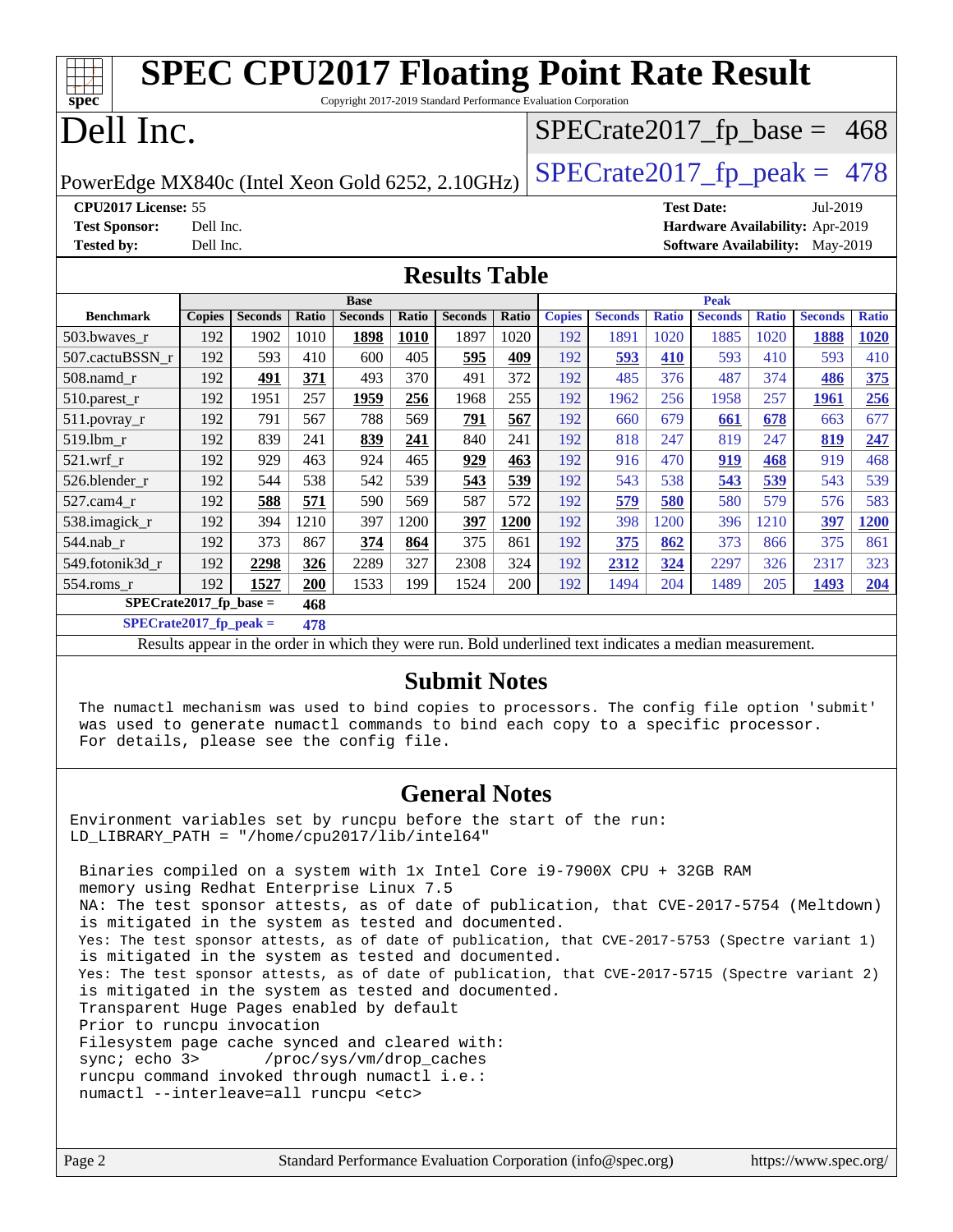| spec <sup>®</sup>                                                                                                                                                                                                                                                                                                                                                                                                                                                                                                                                                                                                                                                                                                                                                                                                                                                                                                                                                                                                                                                                                                   | <b>SPEC CPU2017 Floating Point Rate Result</b><br>Copyright 2017-2019 Standard Performance Evaluation Corporation                                                                                                                                                                                                                                                                                                                                                                                                                                                                                                                                                                                                                               |                                                                                                     |
|---------------------------------------------------------------------------------------------------------------------------------------------------------------------------------------------------------------------------------------------------------------------------------------------------------------------------------------------------------------------------------------------------------------------------------------------------------------------------------------------------------------------------------------------------------------------------------------------------------------------------------------------------------------------------------------------------------------------------------------------------------------------------------------------------------------------------------------------------------------------------------------------------------------------------------------------------------------------------------------------------------------------------------------------------------------------------------------------------------------------|-------------------------------------------------------------------------------------------------------------------------------------------------------------------------------------------------------------------------------------------------------------------------------------------------------------------------------------------------------------------------------------------------------------------------------------------------------------------------------------------------------------------------------------------------------------------------------------------------------------------------------------------------------------------------------------------------------------------------------------------------|-----------------------------------------------------------------------------------------------------|
| Dell Inc.                                                                                                                                                                                                                                                                                                                                                                                                                                                                                                                                                                                                                                                                                                                                                                                                                                                                                                                                                                                                                                                                                                           |                                                                                                                                                                                                                                                                                                                                                                                                                                                                                                                                                                                                                                                                                                                                                 | $SPECrate2017_fp\_base = 468$                                                                       |
| PowerEdge MX840c (Intel Xeon Gold 6252, 2.10GHz)                                                                                                                                                                                                                                                                                                                                                                                                                                                                                                                                                                                                                                                                                                                                                                                                                                                                                                                                                                                                                                                                    |                                                                                                                                                                                                                                                                                                                                                                                                                                                                                                                                                                                                                                                                                                                                                 | $SPECTate2017$ _fp_peak = 478                                                                       |
| CPU2017 License: 55<br><b>Test Sponsor:</b><br>Dell Inc.<br><b>Tested by:</b><br>Dell Inc.                                                                                                                                                                                                                                                                                                                                                                                                                                                                                                                                                                                                                                                                                                                                                                                                                                                                                                                                                                                                                          |                                                                                                                                                                                                                                                                                                                                                                                                                                                                                                                                                                                                                                                                                                                                                 | <b>Test Date:</b><br>Jul-2019<br>Hardware Availability: Apr-2019<br>Software Availability: May-2019 |
|                                                                                                                                                                                                                                                                                                                                                                                                                                                                                                                                                                                                                                                                                                                                                                                                                                                                                                                                                                                                                                                                                                                     | <b>Platform Notes</b>                                                                                                                                                                                                                                                                                                                                                                                                                                                                                                                                                                                                                                                                                                                           |                                                                                                     |
| BIOS settings:<br>ADDDC setting disabled<br>Virtualization Technology disabled<br>DCU Streamer Prefetcher disabled<br>System Profile set to Custom<br>CPU Performance set to Maximum Performance<br>C States set to Autonomous<br>C1E disabled<br>Uncore Frequency set to Dynamic<br>Energy Efficiency Policy set to Performance<br>Memory Patrol Scrub disabled<br>Logical Processor enabled<br>CPU Interconnect Bus Link Power Management disabled<br>PCI ASPM L1 Link Power Management disabled<br>Sysinfo program /home/cpu2017/bin/sysinfo<br>Rev: r5974 of 2018-05-19 9bcde8f2999c33d61f64985e45859ea9<br>running on intel-sut Mon Jul 1 10:49:12 2019<br>SUT (System Under Test) info as seen by some common utilities.<br>For more information on this section, see<br>From /proc/cpuinfo<br>"physical id"s (chips)<br>192 "processors"<br>cpu cores : 24<br>siblings : 48<br>From 1scpu:<br>Architecture:<br>$CPU$ op-mode( $s$ ):<br>Byte Order:<br>CPU(s):<br>On-line CPU(s) list: $0-191$<br>Thread(s) per core:<br>$Core(s)$ per socket:<br>Socket(s):<br>NUMA $node(s):$<br>Vendor ID:<br>CPU family: | https://www.spec.org/cpu2017/Docs/config.html#sysinfo<br>model name : Intel(R) Xeon(R) Gold 6252 CPU @ 2.10GHz<br>cores, siblings (Caution: counting these is hw and system dependent. The following<br>excerpts from /proc/cpuinfo might not be reliable. Use with caution.)<br>physical 0: cores 0 1 2 3 4 5 6 8 9 10 11 12 13 16 17 18 19 20 21 25 26 27 28 29<br>physical 1: cores 0 1 2 3 4 5 6 8 9 10 11 12 13 16 17 18 19 20 21 25 26 27 28 29<br>physical 2: cores 0 1 2 3 5 6 8 9 10 11 12 13 16 17 18 19 20 21 22 25 26 27 28 29<br>physical 3: cores 0 1 2 3 4 5 6 8 9 10 11 12 13 16 17 18 19 20 21 25 26 27 28 29<br>x86 64<br>$32$ -bit, $64$ -bit<br>Little Endian<br>192<br>$\overline{2}$<br>24<br>4<br>8<br>GenuineIntel<br>6 |                                                                                                     |
|                                                                                                                                                                                                                                                                                                                                                                                                                                                                                                                                                                                                                                                                                                                                                                                                                                                                                                                                                                                                                                                                                                                     | (Continued on next page)                                                                                                                                                                                                                                                                                                                                                                                                                                                                                                                                                                                                                                                                                                                        |                                                                                                     |
| Page 3                                                                                                                                                                                                                                                                                                                                                                                                                                                                                                                                                                                                                                                                                                                                                                                                                                                                                                                                                                                                                                                                                                              | Standard Performance Evaluation Corporation (info@spec.org)                                                                                                                                                                                                                                                                                                                                                                                                                                                                                                                                                                                                                                                                                     | https://www.spec.org/                                                                               |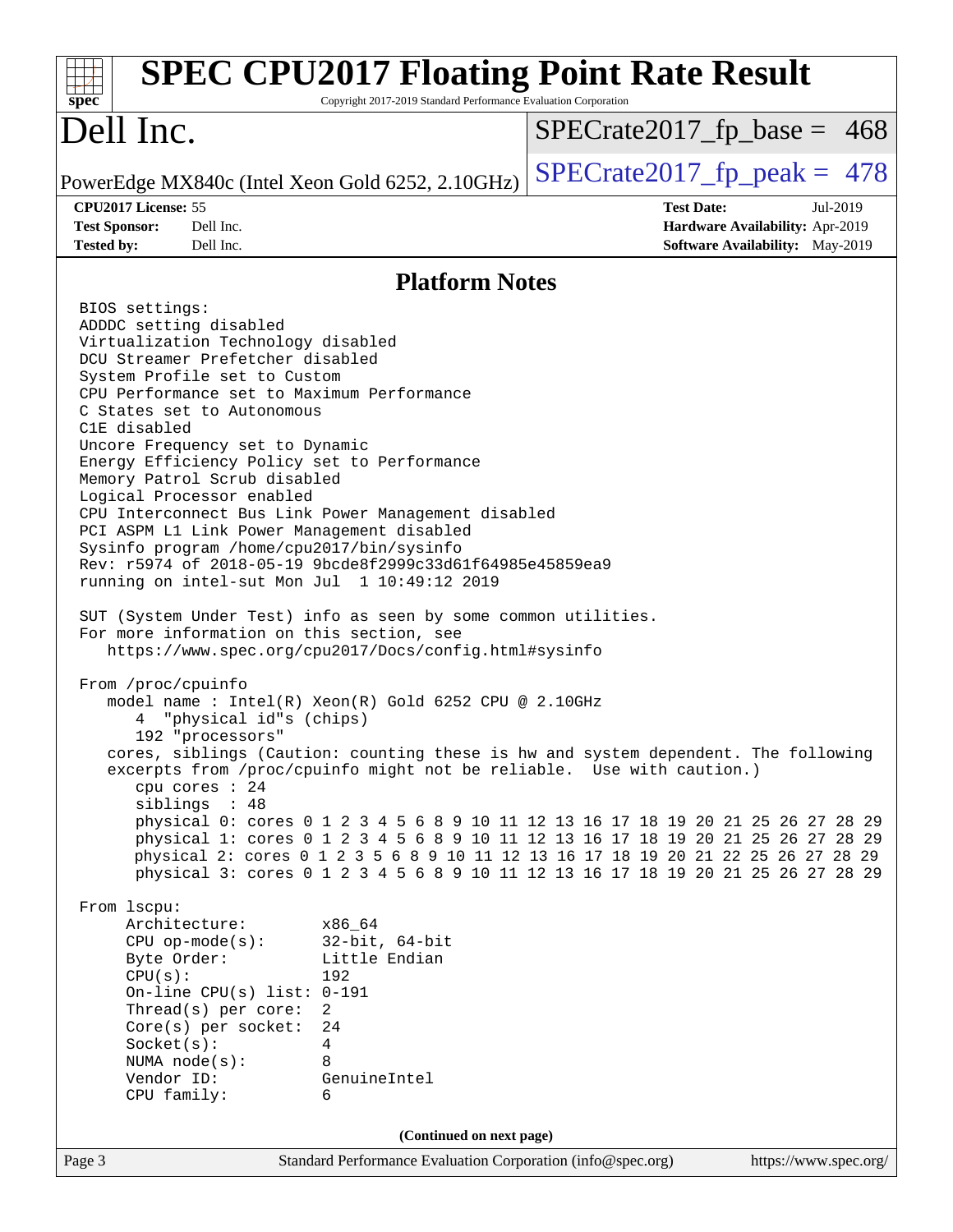| $spec^*$                                                                                                                                       |                                                                                                                                                                                                                                                                                                                    | Copyright 2017-2019 Standard Performance Evaluation Corporation                                                                                     | <b>SPEC CPU2017 Floating Point Rate Result</b>                                                                                                                                                                                                                                                                                                                                                                                                                                                                                                                                                                                                                                                                                                                                                                                                                                                                                                                                                                                                                                                                                                                                                                                                                                                                                                                                                                                                                                                                                                                                                                                                                                                                                                                                                                                                                                                                                                                                               |
|------------------------------------------------------------------------------------------------------------------------------------------------|--------------------------------------------------------------------------------------------------------------------------------------------------------------------------------------------------------------------------------------------------------------------------------------------------------------------|-----------------------------------------------------------------------------------------------------------------------------------------------------|----------------------------------------------------------------------------------------------------------------------------------------------------------------------------------------------------------------------------------------------------------------------------------------------------------------------------------------------------------------------------------------------------------------------------------------------------------------------------------------------------------------------------------------------------------------------------------------------------------------------------------------------------------------------------------------------------------------------------------------------------------------------------------------------------------------------------------------------------------------------------------------------------------------------------------------------------------------------------------------------------------------------------------------------------------------------------------------------------------------------------------------------------------------------------------------------------------------------------------------------------------------------------------------------------------------------------------------------------------------------------------------------------------------------------------------------------------------------------------------------------------------------------------------------------------------------------------------------------------------------------------------------------------------------------------------------------------------------------------------------------------------------------------------------------------------------------------------------------------------------------------------------------------------------------------------------------------------------------------------------|
| Dell Inc.                                                                                                                                      |                                                                                                                                                                                                                                                                                                                    |                                                                                                                                                     | $SPECrate2017_fp\_base = 468$                                                                                                                                                                                                                                                                                                                                                                                                                                                                                                                                                                                                                                                                                                                                                                                                                                                                                                                                                                                                                                                                                                                                                                                                                                                                                                                                                                                                                                                                                                                                                                                                                                                                                                                                                                                                                                                                                                                                                                |
|                                                                                                                                                |                                                                                                                                                                                                                                                                                                                    | PowerEdge MX840c (Intel Xeon Gold 6252, 2.10GHz)                                                                                                    | $SPECTate2017$ _fp_peak = 478                                                                                                                                                                                                                                                                                                                                                                                                                                                                                                                                                                                                                                                                                                                                                                                                                                                                                                                                                                                                                                                                                                                                                                                                                                                                                                                                                                                                                                                                                                                                                                                                                                                                                                                                                                                                                                                                                                                                                                |
| CPU2017 License: 55<br><b>Test Sponsor:</b><br><b>Tested by:</b>                                                                               | Dell Inc.<br>Dell Inc.                                                                                                                                                                                                                                                                                             |                                                                                                                                                     | <b>Test Date:</b><br>Jul-2019<br>Hardware Availability: Apr-2019<br><b>Software Availability:</b> May-2019                                                                                                                                                                                                                                                                                                                                                                                                                                                                                                                                                                                                                                                                                                                                                                                                                                                                                                                                                                                                                                                                                                                                                                                                                                                                                                                                                                                                                                                                                                                                                                                                                                                                                                                                                                                                                                                                                   |
|                                                                                                                                                |                                                                                                                                                                                                                                                                                                                    | <b>Platform Notes (Continued)</b>                                                                                                                   |                                                                                                                                                                                                                                                                                                                                                                                                                                                                                                                                                                                                                                                                                                                                                                                                                                                                                                                                                                                                                                                                                                                                                                                                                                                                                                                                                                                                                                                                                                                                                                                                                                                                                                                                                                                                                                                                                                                                                                                              |
| Model:<br>Model name:<br>Stepping:<br>CPU MHz:<br>BogoMIPS:<br>Lld cache:<br>Lli cache:<br>L2 cache:<br>L3 cache:<br>physical chip.<br>176 184 | Virtualization:<br>NUMA node0 CPU(s):<br>NUMA nodel CPU(s):<br>NUMA node2 CPU(s):<br>NUMA node3 CPU(s):<br>NUMA $node4$ $CPU(s)$ :<br>NUMA node5 $CPU(s):$<br>NUMA node6 CPU(s):<br>NUMA node7 CPU(s):<br>/proc/cpuinfo cache data<br>cache size : 36608 KB<br>$available: 8 nodes (0-7)$<br>node 0 size: 95146 MB | 85<br>Intel(R) Xeon(R) Gold 6252 CPU @ 2.10GHz<br>6<br>3389.308<br>4200.00<br>$VT - x$<br>32K<br>32K<br>1024K<br>36608K<br>(Continued on next page) | 0,8,16,168,176,188,176,189,176,189,104,112,120,128,124,152,160,168,176,184<br>1, 9, 17, 25, 33, 41, 49, 57, 65, 73, 81, 89, 97, 105, 113, 121, 129, 137, 145, 153, 161, 169, 177, 185<br>2, 10, 18, 22, 26, 34, 42, 50, 58, 66, 82, 90, 98, 106, 114, 118, 122, 130, 138, 146, 154, 162, 178, 186<br>3, 11, 19, 27, 35, 43, 51, 59, 67, 75, 83, 91, 99, 107, 115, 123, 131, 139, 147, 155, 163, 171, 179, 187<br>4, 12, 20, 28, 36, 44, 52, 60, 68, 76, 84, 92, 100, 108, 116, 124, 132, 140, 148, 156, 164, 172, 180, 188<br>5, 13, 21, 29, 37, 45, 53, 61, 69, 77, 85, 93, 101, 109, 117, 125, 133, 141, 149, 157, 165, 173, 181, 189<br>6, 14, 30, 38, 46, 54, 62, 70, 74, 78, 86, 94, 102, 110, 126, 134, 142, 150, 158, 166, 170, 174, 182, 190<br>7, 15, 23, 31, 39, 47, 55, 63, 71, 79, 87, 95, 103, 111, 119, 127, 135, 143, 151, 159, 167, 175, 183, 191<br>Flags: fpu vme de pse tsc msr pae mce cx8 apic sep mtrr pge mca cmov<br>pat pse36 clflush dts acpi mmx fxsr sse sse2 ss ht tm pbe syscall nx pdpelgb rdtscp<br>lm constant_tsc art arch_perfmon pebs bts rep_good nopl xtopology nonstop_tsc cpuid<br>aperfmperf pni pclmulqdq dtes64 monitor ds_cpl vmx smx est tm2 ssse3 sdbg fma cx16<br>xtpr pdcm pcid dca sse4_1 sse4_2 x2apic movbe popcnt aes xsave avx f16c rdrand<br>lahf_lm abm 3dnowprefetch cpuid_fault epb cat_13 cdp_13 invpcid_single intel_ppin<br>ssbd mba ibrs ibpb stibp ibrs_enhanced tpr_shadow vnmi flexpriority ept vpid<br>fsgsbase tsc_adjust bmil hle avx2 smep bmi2 erms invpcid rtm cqm mpx rdt_a avx512f<br>avx512dq rdseed adx smap clflushopt clwb intel_pt avx512cd avx512bw avx512vl<br>xsaveopt xsavec xgetbvl xsaves cqm_llc cqm_occup_llc cqm_mbm_total cqm_mbm_local<br>dtherm ida arat pln pts pku ospke avx512_vnni flush_l1d arch_capabilities<br>From numactl --hardware WARNING: a numactl 'node' might or might not correspond to a<br>node 0 cpus: 0 8 16 24 32 40 48 56 64 72 80 88 96 104 112 120 128 136 144 152 160 168 |
|                                                                                                                                                |                                                                                                                                                                                                                                                                                                                    |                                                                                                                                                     |                                                                                                                                                                                                                                                                                                                                                                                                                                                                                                                                                                                                                                                                                                                                                                                                                                                                                                                                                                                                                                                                                                                                                                                                                                                                                                                                                                                                                                                                                                                                                                                                                                                                                                                                                                                                                                                                                                                                                                                              |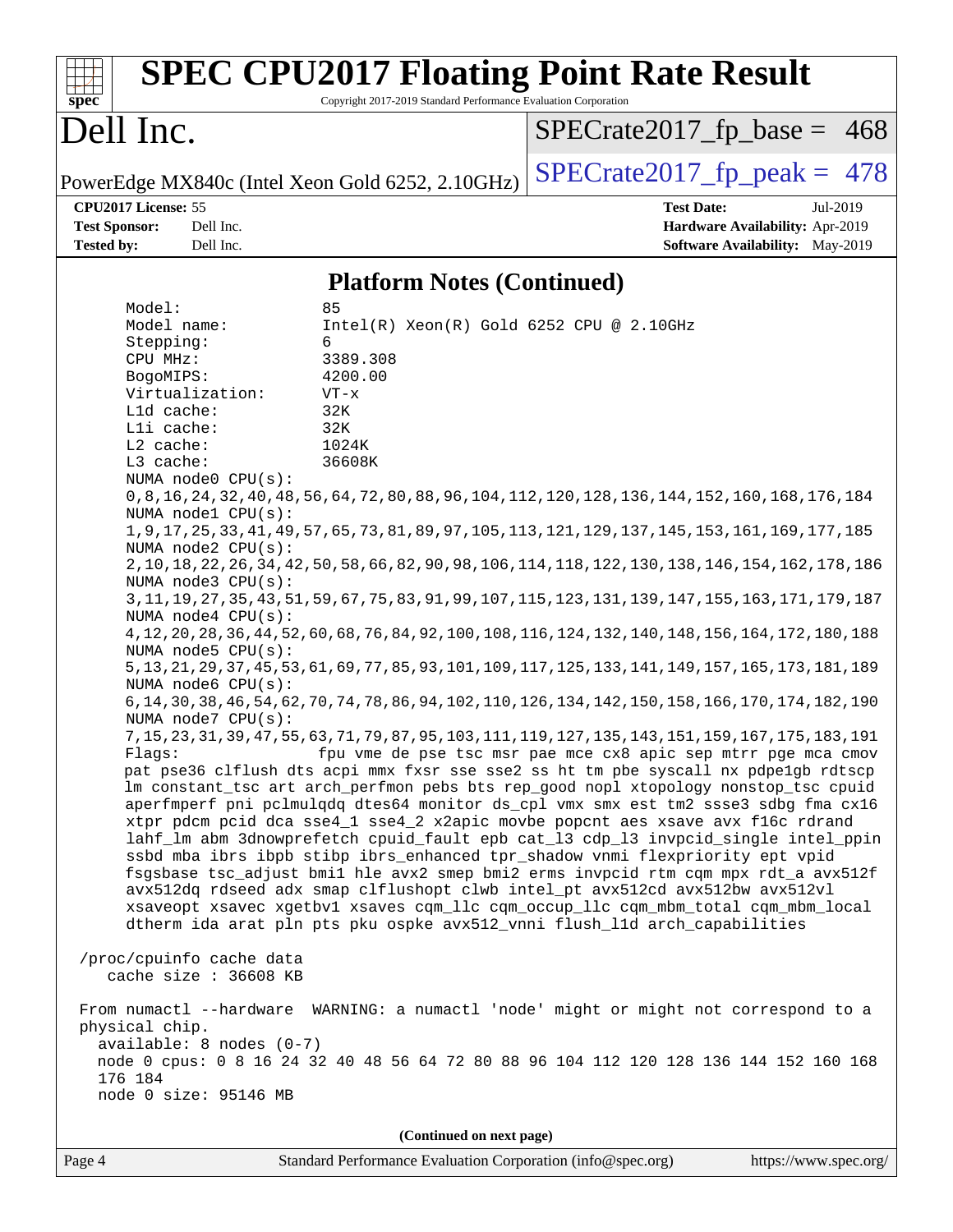| <b>SPEC CPU2017 Floating Point Rate Result</b><br>Spec<br>Copyright 2017-2019 Standard Performance Evaluation Corporation   |                          |                                        |
|-----------------------------------------------------------------------------------------------------------------------------|--------------------------|----------------------------------------|
| Dell Inc.                                                                                                                   |                          | $SPECTate2017_fp\_base = 468$          |
| PowerEdge MX840c (Intel Xeon Gold 6252, 2.10GHz)                                                                            |                          | $SPECTate2017$ _fp_peak = 478          |
| CPU2017 License: 55                                                                                                         |                          | <b>Test Date:</b><br>Jul-2019          |
| <b>Test Sponsor:</b><br>Dell Inc.                                                                                           |                          | Hardware Availability: Apr-2019        |
| Dell Inc.<br><b>Tested by:</b>                                                                                              |                          | <b>Software Availability:</b> May-2019 |
| <b>Platform Notes (Continued)</b>                                                                                           |                          |                                        |
| node 0 free: 94650 MB                                                                                                       |                          |                                        |
| node 1 cpus: 1 9 17 25 33 41 49 57 65 73 81 89 97 105 113 121 129 137 145 153 161 169<br>177 185                            |                          |                                        |
| node 1 size: 96763 MB                                                                                                       |                          |                                        |
| node 1 free: 96331 MB                                                                                                       |                          |                                        |
| node 2 cpus: 2 10 18 22 26 34 42 50 58 66 82 90 98 106 114 118 122 130 138 146 154 162<br>178 186                           |                          |                                        |
| node 2 size: 96763 MB<br>node 2 free: 96218 MB                                                                              |                          |                                        |
| node 3 cpus: 3 11 19 27 35 43 51 59 67 75 83 91 99 107 115 123 131 139 147 155 163 171<br>179 187                           |                          |                                        |
| node 3 size: 96763 MB                                                                                                       |                          |                                        |
| node 3 free: 96267 MB                                                                                                       |                          |                                        |
| node 4 cpus: 4 12 20 28 36 44 52 60 68 76 84 92 100 108 116 124 132 140 148 156 164 172<br>180 188<br>node 4 size: 96742 MB |                          |                                        |
| node 4 free: 96245 MB                                                                                                       |                          |                                        |
| node 5 cpus: 5 13 21 29 37 45 53 61 69 77 85 93 101 109 117 125 133 141 149 157 165 173<br>181 189                          |                          |                                        |
| node 5 size: 96763 MB                                                                                                       |                          |                                        |
| node 5 free: 96123 MB<br>node 6 cpus: 6 14 30 38 46 54 62 70 74 78 86 94 102 110 126 134 142 150 158 166 170 174<br>182 190 |                          |                                        |
| node 6 size: 96763 MB                                                                                                       |                          |                                        |
| node 6 free: 96288 MB                                                                                                       |                          |                                        |
| node 7 cpus: 7 15 23 31 39 47 55 63 71 79 87 95 103 111 119 127 135 143 151 159 167 175<br>183 191                          |                          |                                        |
| node 7 size: 96761 MB                                                                                                       |                          |                                        |
| node 7 free: 96340 MB<br>node distances:                                                                                    |                          |                                        |
| $\mathbf 0$<br>node<br>1<br>2<br>3<br>5<br>6<br>7<br>4                                                                      |                          |                                        |
| 0:<br>10<br>21<br>21<br>21<br>21<br>11<br>21<br>21                                                                          |                          |                                        |
| 21<br>1:<br>21<br>10<br>21<br>21<br>21<br>11<br>21                                                                          |                          |                                        |
| 2:<br>21<br>21<br>10<br>21<br>21<br>21<br>11<br>21<br>10<br>21<br>21<br>11<br>3 :<br>21<br>21<br>21<br>21                   |                          |                                        |
| 4:<br>11<br>21<br>21<br>21<br>21<br>21<br>21<br>10                                                                          |                          |                                        |
| 5:<br>21<br>21<br>21<br>21<br>10<br>11<br>21<br>21                                                                          |                          |                                        |
| 6:<br>11<br>21<br>21<br>21<br>21<br>21<br>21<br>10                                                                          |                          |                                        |
| 7:<br>21<br>21<br>21<br>21<br>11<br>21<br>21<br>10                                                                          |                          |                                        |
| From /proc/meminfo<br>MemTotal:<br>791007180 kB                                                                             |                          |                                        |
| HugePages_Total:<br>0                                                                                                       |                          |                                        |
| Hugepagesize:<br>2048 kB                                                                                                    |                          |                                        |
| /usr/bin/lsb_release -d                                                                                                     |                          |                                        |
| Ubuntu 18.04.2 LTS                                                                                                          |                          |                                        |
|                                                                                                                             | (Continued on next page) |                                        |
| Page 5<br>Standard Performance Evaluation Corporation (info@spec.org)                                                       |                          | https://www.spec.org/                  |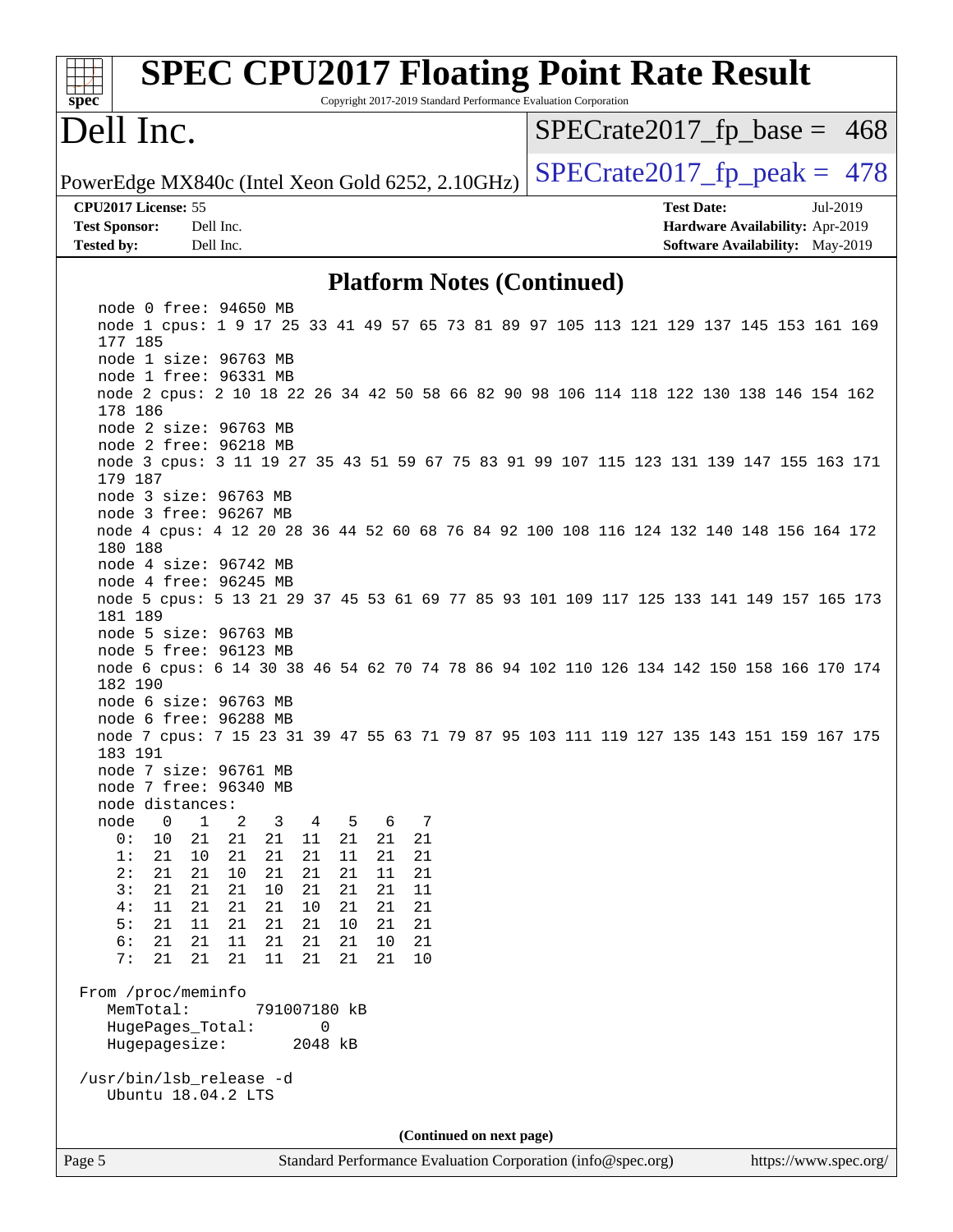| <b>SPEC CPU2017 Floating Point Rate Result</b><br>Spec<br>Copyright 2017-2019 Standard Performance Evaluation Corporation                                                                                                                                                                                                                                                                                                                                                                                                                                                                                                                                                                                                                                                                                                                                                                                                                                                                                                                                                                                                                                                                                                                                                                                                                                                                                                                                                  |                                 |
|----------------------------------------------------------------------------------------------------------------------------------------------------------------------------------------------------------------------------------------------------------------------------------------------------------------------------------------------------------------------------------------------------------------------------------------------------------------------------------------------------------------------------------------------------------------------------------------------------------------------------------------------------------------------------------------------------------------------------------------------------------------------------------------------------------------------------------------------------------------------------------------------------------------------------------------------------------------------------------------------------------------------------------------------------------------------------------------------------------------------------------------------------------------------------------------------------------------------------------------------------------------------------------------------------------------------------------------------------------------------------------------------------------------------------------------------------------------------------|---------------------------------|
| Dell Inc.                                                                                                                                                                                                                                                                                                                                                                                                                                                                                                                                                                                                                                                                                                                                                                                                                                                                                                                                                                                                                                                                                                                                                                                                                                                                                                                                                                                                                                                                  | $SPECTate2017_fp\_base = 468$   |
| PowerEdge MX840c (Intel Xeon Gold 6252, 2.10GHz)                                                                                                                                                                                                                                                                                                                                                                                                                                                                                                                                                                                                                                                                                                                                                                                                                                                                                                                                                                                                                                                                                                                                                                                                                                                                                                                                                                                                                           | $SPECrate2017_fp\_peak = 478$   |
| CPU2017 License: 55                                                                                                                                                                                                                                                                                                                                                                                                                                                                                                                                                                                                                                                                                                                                                                                                                                                                                                                                                                                                                                                                                                                                                                                                                                                                                                                                                                                                                                                        | <b>Test Date:</b><br>Jul-2019   |
| Dell Inc.<br><b>Test Sponsor:</b>                                                                                                                                                                                                                                                                                                                                                                                                                                                                                                                                                                                                                                                                                                                                                                                                                                                                                                                                                                                                                                                                                                                                                                                                                                                                                                                                                                                                                                          | Hardware Availability: Apr-2019 |
| <b>Tested by:</b><br>Dell Inc.                                                                                                                                                                                                                                                                                                                                                                                                                                                                                                                                                                                                                                                                                                                                                                                                                                                                                                                                                                                                                                                                                                                                                                                                                                                                                                                                                                                                                                             | Software Availability: May-2019 |
| <b>Platform Notes (Continued)</b>                                                                                                                                                                                                                                                                                                                                                                                                                                                                                                                                                                                                                                                                                                                                                                                                                                                                                                                                                                                                                                                                                                                                                                                                                                                                                                                                                                                                                                          |                                 |
| From /etc/*release* /etc/*version*<br>debian_version: buster/sid<br>os-release:<br>NAME="Ubuntu"<br>VERSION="18.04.2 LTS (Bionic Beaver)"<br>ID=ubuntu<br>ID LIKE=debian<br>PRETTY NAME="Ubuntu 18.04.2 LTS"<br>VERSION ID="18.04"<br>HOME_URL="https://www.ubuntu.com/"<br>SUPPORT_URL="https://help.ubuntu.com/"<br>uname $-a$ :<br>Linux intel-sut 4.15.0-45-generic #48-Ubuntu SMP Tue Jan 29 16:28:13 UTC 2019 x86_64<br>x86_64 x86_64 GNU/Linux<br>Kernel self-reported vulnerability status:<br>CVE-2017-5754 (Meltdown):<br>Not affected<br>CVE-2017-5753 (Spectre variant 1): Mitigation: __user pointer sanitization<br>CVE-2017-5715 (Spectre variant 2): Mitigation: Enhanced IBRS, IBPB<br>run-level $3$ Jul $1$ 01:24<br>SPEC is set to: /home/cpu2017<br>Filesystem<br>Type Size Used Avail Use% Mounted on<br>/dev/sda2<br>ext4 439G<br>31G 386G<br>$8\frac{6}{5}$ /<br>Additional information from dmidecode follows. WARNING: Use caution when you interpret<br>this section. The 'dmidecode' program reads system data which is "intended to allow<br>hardware to be accurately determined", but the intent may not be met, as there are<br>frequent changes to hardware, firmware, and the "DMTF SMBIOS" standard.<br>BIOS Dell Inc. 2.2.9 05/08/2019<br>Memory:<br>16x 00AD00B300AD HMA84GR7CJR4N-WM 32 GB 2 rank 2933<br>8x 00AD063200AD HMA84GR7CJR4N-WM 32 GB 2 rank 2933<br>24x Not Specified Not Specified<br>(End of data from sysinfo program) |                                 |
| <b>Compiler Version Notes</b>                                                                                                                                                                                                                                                                                                                                                                                                                                                                                                                                                                                                                                                                                                                                                                                                                                                                                                                                                                                                                                                                                                                                                                                                                                                                                                                                                                                                                                              |                                 |
| CC 519.1bm_r(base) 538.imagick_r(base, peak) 544.nab_r(base, peak)                                                                                                                                                                                                                                                                                                                                                                                                                                                                                                                                                                                                                                                                                                                                                                                                                                                                                                                                                                                                                                                                                                                                                                                                                                                                                                                                                                                                         |                                 |
| (Continued on next page)                                                                                                                                                                                                                                                                                                                                                                                                                                                                                                                                                                                                                                                                                                                                                                                                                                                                                                                                                                                                                                                                                                                                                                                                                                                                                                                                                                                                                                                   |                                 |

Page 6 Standard Performance Evaluation Corporation [\(info@spec.org\)](mailto:info@spec.org) <https://www.spec.org/>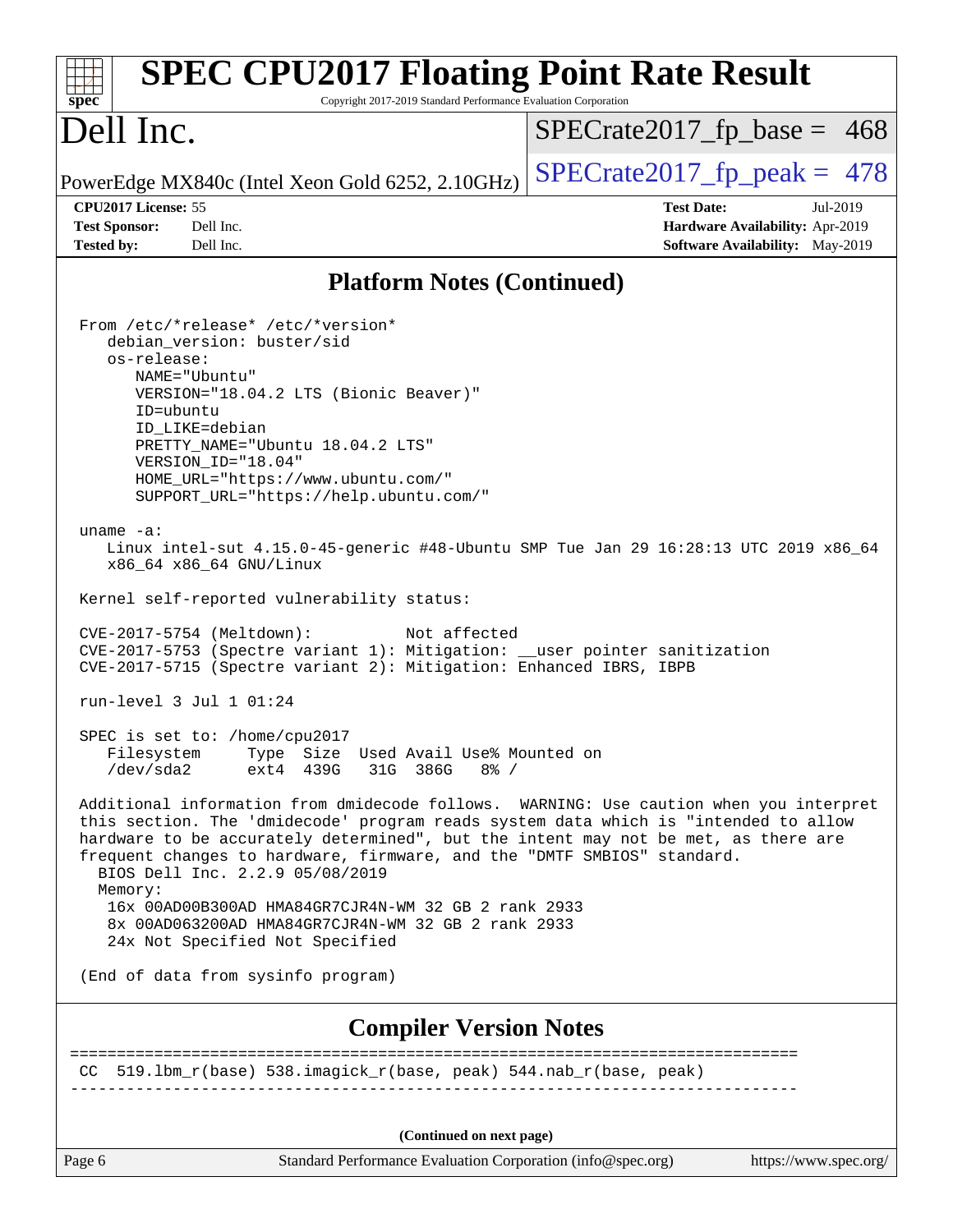| <b>SPEC CPU2017 Floating Point Rate Result</b><br>$spec^*$<br>Copyright 2017-2019 Standard Performance Evaluation Corporation                                                                                                                                                                                                                                            |                                                                                                     |  |  |  |  |  |
|--------------------------------------------------------------------------------------------------------------------------------------------------------------------------------------------------------------------------------------------------------------------------------------------------------------------------------------------------------------------------|-----------------------------------------------------------------------------------------------------|--|--|--|--|--|
| Dell Inc.                                                                                                                                                                                                                                                                                                                                                                | $SPECrate2017_fp\_base = 468$                                                                       |  |  |  |  |  |
| PowerEdge MX840c (Intel Xeon Gold 6252, 2.10GHz)                                                                                                                                                                                                                                                                                                                         | $SPECTate2017$ _fp_peak = 478                                                                       |  |  |  |  |  |
| CPU2017 License: 55<br><b>Test Sponsor:</b><br>Dell Inc.<br><b>Tested by:</b><br>Dell Inc.                                                                                                                                                                                                                                                                               | <b>Test Date:</b><br>Jul-2019<br>Hardware Availability: Apr-2019<br>Software Availability: May-2019 |  |  |  |  |  |
| <b>Compiler Version Notes (Continued)</b><br>Intel(R) C Intel(R) 64 Compiler for applications running on Intel(R) 64,<br>Version 19.0.4.227 Build 20190416<br>Copyright (C) 1985-2019 Intel Corporation. All rights reserved.<br>---------------                                                                                                                         |                                                                                                     |  |  |  |  |  |
| 519.1bm_r(peak)<br>CC.                                                                                                                                                                                                                                                                                                                                                   |                                                                                                     |  |  |  |  |  |
| Intel(R) C Intel(R) 64 Compiler for applications running on Intel(R) 64,<br>Version 19.0.4.227 Build 20190416<br>Copyright (C) 1985-2019 Intel Corporation. All rights reserved.                                                                                                                                                                                         |                                                                                                     |  |  |  |  |  |
| CXXC 508.namd_r(base) 510.parest_r(base, peak)                                                                                                                                                                                                                                                                                                                           |                                                                                                     |  |  |  |  |  |
| Intel(R) $C++$ Intel(R) 64 Compiler for applications running on Intel(R) 64,<br>Version 19.0.4.227 Build 20190416<br>Copyright (C) 1985-2019 Intel Corporation. All rights reserved.                                                                                                                                                                                     |                                                                                                     |  |  |  |  |  |
| $CXXC 508.namd_r (peak)$                                                                                                                                                                                                                                                                                                                                                 |                                                                                                     |  |  |  |  |  |
| Intel(R) $C++$ Intel(R) 64 Compiler for applications running on Intel(R) 64,<br>Version 19.0.4.227 Build 20190416<br>Copyright (C) 1985-2019 Intel Corporation. All rights reserved.                                                                                                                                                                                     |                                                                                                     |  |  |  |  |  |
| CC 511.povray_r(base) 526.blender_r(base, peak)                                                                                                                                                                                                                                                                                                                          |                                                                                                     |  |  |  |  |  |
| Intel(R) $C++$ Intel(R) 64 Compiler for applications running on Intel(R) 64,<br>Version 19.0.4.227 Build 20190416<br>Copyright (C) 1985-2019 Intel Corporation. All rights reserved.<br>Intel(R) C Intel(R) 64 Compiler for applications running on Intel(R) 64,<br>Version 19.0.4.227 Build 20190416<br>Copyright (C) 1985-2019 Intel Corporation. All rights reserved. |                                                                                                     |  |  |  |  |  |
| $CC = 511. povray_r (peak)$                                                                                                                                                                                                                                                                                                                                              |                                                                                                     |  |  |  |  |  |
| Intel(R) $C++$ Intel(R) 64 Compiler for applications running on Intel(R) 64,<br>Version 19.0.4.227 Build 20190416<br>Copyright (C) 1985-2019 Intel Corporation. All rights reserved.<br>Intel(R) C Intel(R) 64 Compiler for applications running on Intel(R) 64,                                                                                                         |                                                                                                     |  |  |  |  |  |
| (Continued on next page)<br>$\mathbf{r}$ $\mathbf{r}$ $\mathbf{r}$ $\mathbf{r}$ $\mathbf{r}$                                                                                                                                                                                                                                                                             |                                                                                                     |  |  |  |  |  |

| Page 7 | Standard Performance Evaluation Corporation (info@spec.org) | https://www.spec.org/ |
|--------|-------------------------------------------------------------|-----------------------|
|        |                                                             |                       |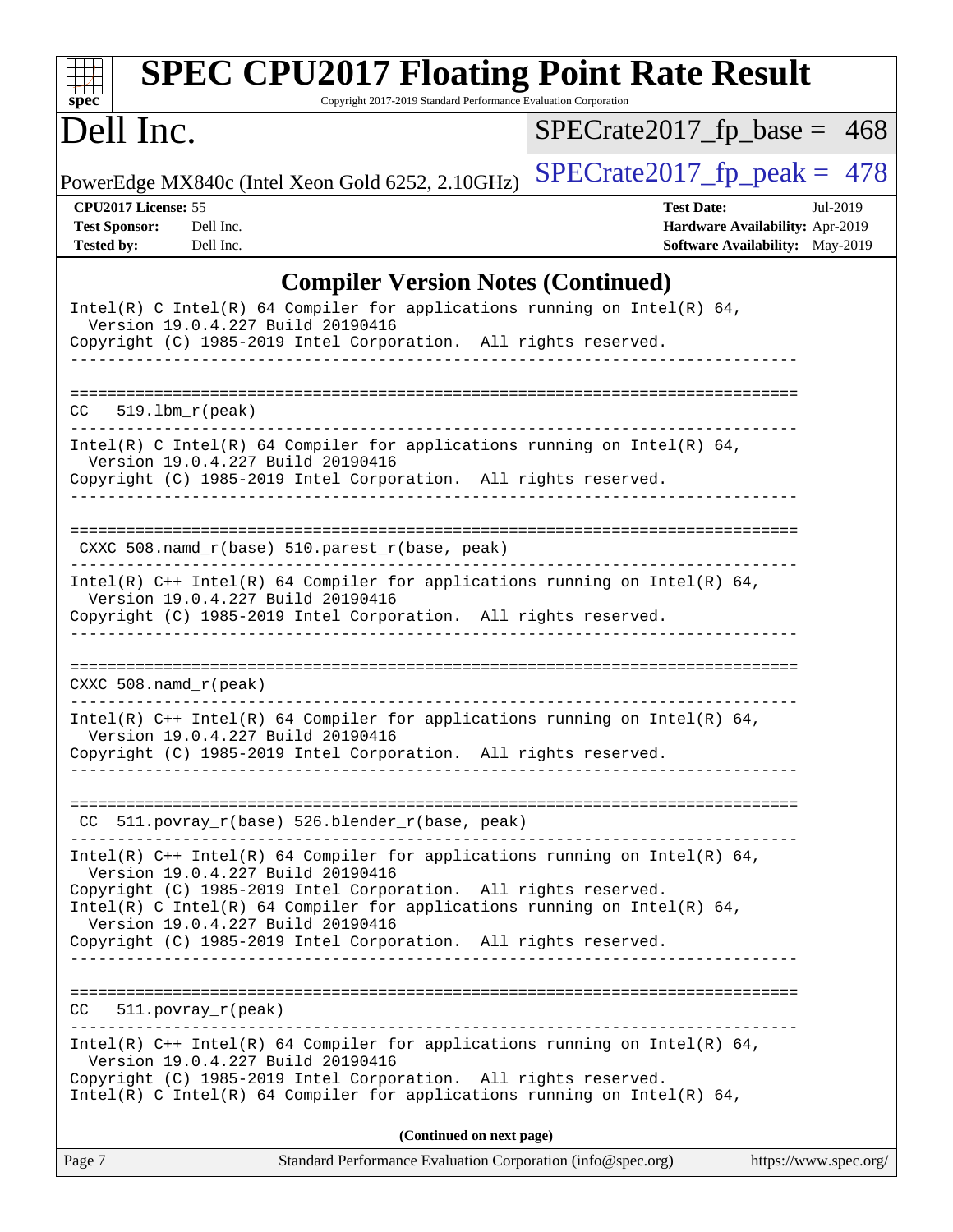| <b>SPEC CPU2017 Floating Point Rate Result</b><br>Copyright 2017-2019 Standard Performance Evaluation Corporation<br>spec <sup>®</sup>                                                                                                                                                                                                                                                                                                                                                                                                                               |                                                                                                            |
|----------------------------------------------------------------------------------------------------------------------------------------------------------------------------------------------------------------------------------------------------------------------------------------------------------------------------------------------------------------------------------------------------------------------------------------------------------------------------------------------------------------------------------------------------------------------|------------------------------------------------------------------------------------------------------------|
| Dell Inc.                                                                                                                                                                                                                                                                                                                                                                                                                                                                                                                                                            | $SPECrate2017_fp\_base = 468$                                                                              |
| PowerEdge MX840c (Intel Xeon Gold 6252, 2.10GHz)                                                                                                                                                                                                                                                                                                                                                                                                                                                                                                                     | $SPECrate2017_fp\_peak = 478$                                                                              |
| CPU2017 License: 55<br><b>Test Sponsor:</b><br>Dell Inc.<br><b>Tested by:</b><br>Dell Inc.                                                                                                                                                                                                                                                                                                                                                                                                                                                                           | <b>Test Date:</b><br>Jul-2019<br>Hardware Availability: Apr-2019<br><b>Software Availability:</b> May-2019 |
| <b>Compiler Version Notes (Continued)</b>                                                                                                                                                                                                                                                                                                                                                                                                                                                                                                                            |                                                                                                            |
| Version 19.0.4.227 Build 20190416<br>Copyright (C) 1985-2019 Intel Corporation. All rights reserved.                                                                                                                                                                                                                                                                                                                                                                                                                                                                 |                                                                                                            |
| 507.cactuBSSN_r(base, peak)<br>FC.                                                                                                                                                                                                                                                                                                                                                                                                                                                                                                                                   |                                                                                                            |
| Intel(R) $C++$ Intel(R) 64 Compiler for applications running on Intel(R) 64,<br>Version 19.0.4.227 Build 20190416<br>Copyright (C) 1985-2019 Intel Corporation. All rights reserved.<br>Intel(R) C Intel(R) 64 Compiler for applications running on Intel(R) 64,<br>Version 19.0.4.227 Build 20190416<br>Copyright (C) 1985-2019 Intel Corporation. All rights reserved.<br>$Intel(R)$ Fortran Intel(R) 64 Compiler for applications running on Intel(R)<br>64, Version 19.0.4.227 Build 20190416<br>Copyright (C) 1985-2019 Intel Corporation. All rights reserved. |                                                                                                            |
| 503.bwaves_r(base, peak) 549.fotonik3d_r(base, peak) 554.roms_r(base)<br>FC.<br>$Intel(R)$ Fortran Intel(R) 64 Compiler for applications running on Intel(R)<br>64, Version 19.0.4.227 Build 20190416<br>Copyright (C) 1985-2019 Intel Corporation. All rights reserved.                                                                                                                                                                                                                                                                                             |                                                                                                            |
| =====================<br>$554.rows_r (peak)$<br>FC.                                                                                                                                                                                                                                                                                                                                                                                                                                                                                                                  |                                                                                                            |
| $Intel(R)$ Fortran Intel(R) 64 Compiler for applications running on Intel(R)<br>64, Version 19.0.4.227 Build 20190416<br>Copyright (C) 1985-2019 Intel Corporation. All rights reserved.                                                                                                                                                                                                                                                                                                                                                                             |                                                                                                            |
| $CC$ 521.wrf_ $r$ (base) 527.cam4_ $r$ (base)                                                                                                                                                                                                                                                                                                                                                                                                                                                                                                                        |                                                                                                            |
| $Intel(R)$ Fortran Intel(R) 64 Compiler for applications running on Intel(R)<br>64, Version 19.0.4.227 Build 20190416<br>Copyright (C) 1985-2019 Intel Corporation. All rights reserved.<br>Intel(R) C Intel(R) 64 Compiler for applications running on Intel(R) 64,<br>Version 19.0.4.227 Build 20190416<br>Copyright (C) 1985-2019 Intel Corporation. All rights reserved.                                                                                                                                                                                         |                                                                                                            |
| $521. wrf_r(peak) 527. cam4_r(peak)$<br>CC.                                                                                                                                                                                                                                                                                                                                                                                                                                                                                                                          |                                                                                                            |
| (Continued on next page)                                                                                                                                                                                                                                                                                                                                                                                                                                                                                                                                             |                                                                                                            |
| Page 8<br>Standard Performance Evaluation Corporation (info@spec.org)                                                                                                                                                                                                                                                                                                                                                                                                                                                                                                | https://www.spec.org/                                                                                      |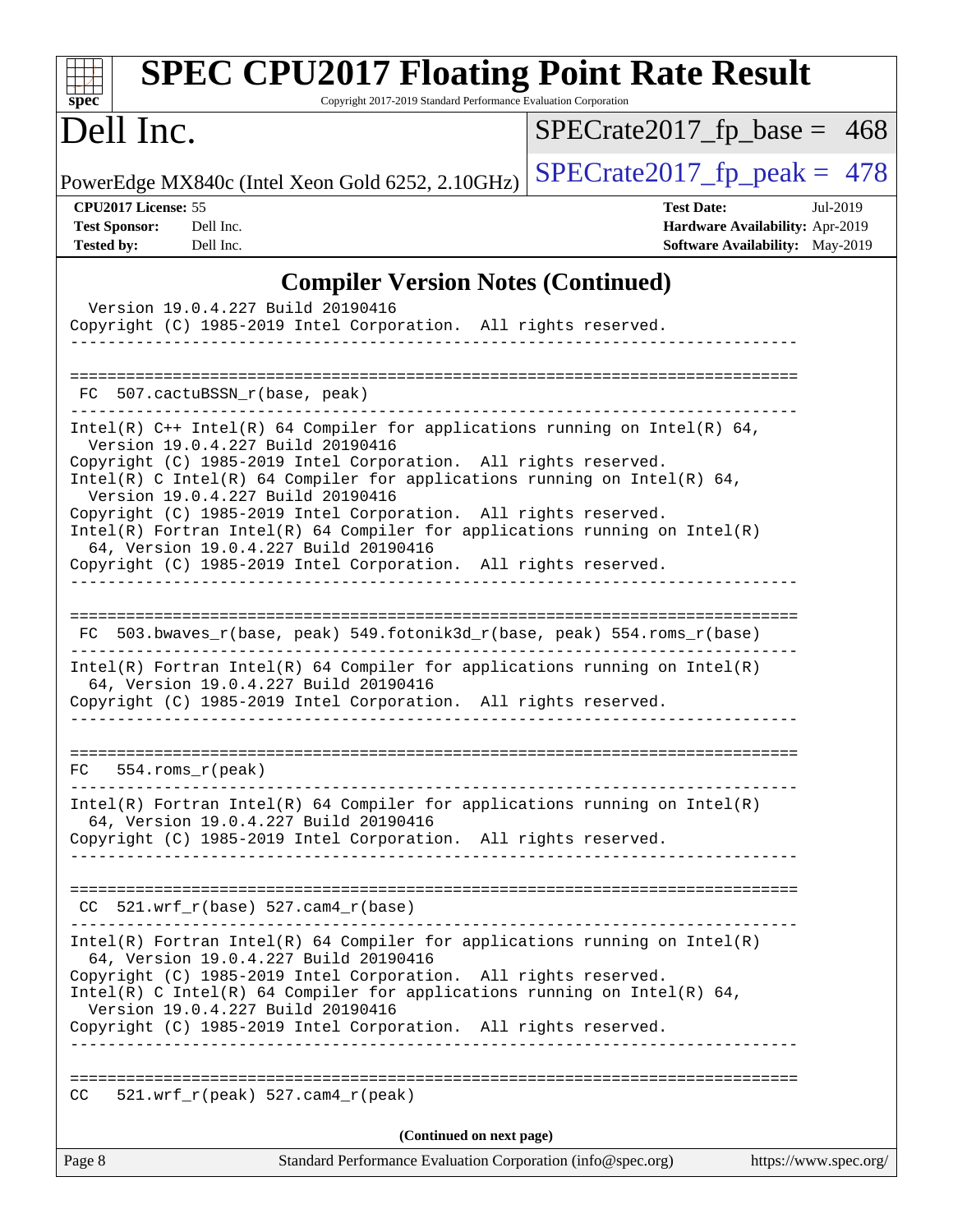| spe<br>c |  |  |  |  |  |
|----------|--|--|--|--|--|

# **[SPEC CPU2017 Floating Point Rate Result](http://www.spec.org/auto/cpu2017/Docs/result-fields.html#SPECCPU2017FloatingPointRateResult)**

Copyright 2017-2019 Standard Performance Evaluation Corporation

## Dell Inc.

 $SPECTate2017_fp\_base = 468$ 

PowerEdge MX840c (Intel Xeon Gold 6252, 2.10GHz)  $\left|$  [SPECrate2017\\_fp\\_peak =](http://www.spec.org/auto/cpu2017/Docs/result-fields.html#SPECrate2017fppeak) 478

**[CPU2017 License:](http://www.spec.org/auto/cpu2017/Docs/result-fields.html#CPU2017License)** 55 **[Test Date:](http://www.spec.org/auto/cpu2017/Docs/result-fields.html#TestDate)** Jul-2019 **[Test Sponsor:](http://www.spec.org/auto/cpu2017/Docs/result-fields.html#TestSponsor)** Dell Inc. **[Hardware Availability:](http://www.spec.org/auto/cpu2017/Docs/result-fields.html#HardwareAvailability)** Apr-2019 **[Tested by:](http://www.spec.org/auto/cpu2017/Docs/result-fields.html#Testedby)** Dell Inc. **[Software Availability:](http://www.spec.org/auto/cpu2017/Docs/result-fields.html#SoftwareAvailability)** May-2019

#### **[Compiler Version Notes \(Continued\)](http://www.spec.org/auto/cpu2017/Docs/result-fields.html#CompilerVersionNotes)**

------------------------------------------------------------------------------ Intel(R) Fortran Intel(R) 64 Compiler for applications running on Intel(R) 64, Version 19.0.4.227 Build 20190416 Copyright (C) 1985-2019 Intel Corporation. All rights reserved. Intel(R) C Intel(R) 64 Compiler for applications running on Intel(R)  $64$ , Version 19.0.4.227 Build 20190416 Copyright (C) 1985-2019 Intel Corporation. All rights reserved. ------------------------------------------------------------------------------

#### **[Base Compiler Invocation](http://www.spec.org/auto/cpu2017/Docs/result-fields.html#BaseCompilerInvocation)**

[C benchmarks](http://www.spec.org/auto/cpu2017/Docs/result-fields.html#Cbenchmarks): [icc -m64 -std=c11](http://www.spec.org/cpu2017/results/res2019q3/cpu2017-20190805-16500.flags.html#user_CCbase_intel_icc_64bit_c11_33ee0cdaae7deeeab2a9725423ba97205ce30f63b9926c2519791662299b76a0318f32ddfffdc46587804de3178b4f9328c46fa7c2b0cd779d7a61945c91cd35)

[C++ benchmarks:](http://www.spec.org/auto/cpu2017/Docs/result-fields.html#CXXbenchmarks) [icpc -m64](http://www.spec.org/cpu2017/results/res2019q3/cpu2017-20190805-16500.flags.html#user_CXXbase_intel_icpc_64bit_4ecb2543ae3f1412ef961e0650ca070fec7b7afdcd6ed48761b84423119d1bf6bdf5cad15b44d48e7256388bc77273b966e5eb805aefd121eb22e9299b2ec9d9)

[Fortran benchmarks](http://www.spec.org/auto/cpu2017/Docs/result-fields.html#Fortranbenchmarks): [ifort -m64](http://www.spec.org/cpu2017/results/res2019q3/cpu2017-20190805-16500.flags.html#user_FCbase_intel_ifort_64bit_24f2bb282fbaeffd6157abe4f878425411749daecae9a33200eee2bee2fe76f3b89351d69a8130dd5949958ce389cf37ff59a95e7a40d588e8d3a57e0c3fd751)

[Benchmarks using both Fortran and C](http://www.spec.org/auto/cpu2017/Docs/result-fields.html#BenchmarksusingbothFortranandC): [ifort -m64](http://www.spec.org/cpu2017/results/res2019q3/cpu2017-20190805-16500.flags.html#user_CC_FCbase_intel_ifort_64bit_24f2bb282fbaeffd6157abe4f878425411749daecae9a33200eee2bee2fe76f3b89351d69a8130dd5949958ce389cf37ff59a95e7a40d588e8d3a57e0c3fd751) [icc -m64 -std=c11](http://www.spec.org/cpu2017/results/res2019q3/cpu2017-20190805-16500.flags.html#user_CC_FCbase_intel_icc_64bit_c11_33ee0cdaae7deeeab2a9725423ba97205ce30f63b9926c2519791662299b76a0318f32ddfffdc46587804de3178b4f9328c46fa7c2b0cd779d7a61945c91cd35)

[Benchmarks using both C and C++](http://www.spec.org/auto/cpu2017/Docs/result-fields.html#BenchmarksusingbothCandCXX): [icpc -m64](http://www.spec.org/cpu2017/results/res2019q3/cpu2017-20190805-16500.flags.html#user_CC_CXXbase_intel_icpc_64bit_4ecb2543ae3f1412ef961e0650ca070fec7b7afdcd6ed48761b84423119d1bf6bdf5cad15b44d48e7256388bc77273b966e5eb805aefd121eb22e9299b2ec9d9) [icc -m64 -std=c11](http://www.spec.org/cpu2017/results/res2019q3/cpu2017-20190805-16500.flags.html#user_CC_CXXbase_intel_icc_64bit_c11_33ee0cdaae7deeeab2a9725423ba97205ce30f63b9926c2519791662299b76a0318f32ddfffdc46587804de3178b4f9328c46fa7c2b0cd779d7a61945c91cd35)

[Benchmarks using Fortran, C, and C++:](http://www.spec.org/auto/cpu2017/Docs/result-fields.html#BenchmarksusingFortranCandCXX) [icpc -m64](http://www.spec.org/cpu2017/results/res2019q3/cpu2017-20190805-16500.flags.html#user_CC_CXX_FCbase_intel_icpc_64bit_4ecb2543ae3f1412ef961e0650ca070fec7b7afdcd6ed48761b84423119d1bf6bdf5cad15b44d48e7256388bc77273b966e5eb805aefd121eb22e9299b2ec9d9) [icc -m64 -std=c11](http://www.spec.org/cpu2017/results/res2019q3/cpu2017-20190805-16500.flags.html#user_CC_CXX_FCbase_intel_icc_64bit_c11_33ee0cdaae7deeeab2a9725423ba97205ce30f63b9926c2519791662299b76a0318f32ddfffdc46587804de3178b4f9328c46fa7c2b0cd779d7a61945c91cd35) [ifort -m64](http://www.spec.org/cpu2017/results/res2019q3/cpu2017-20190805-16500.flags.html#user_CC_CXX_FCbase_intel_ifort_64bit_24f2bb282fbaeffd6157abe4f878425411749daecae9a33200eee2bee2fe76f3b89351d69a8130dd5949958ce389cf37ff59a95e7a40d588e8d3a57e0c3fd751)

## **[Base Portability Flags](http://www.spec.org/auto/cpu2017/Docs/result-fields.html#BasePortabilityFlags)**

 503.bwaves\_r: [-DSPEC\\_LP64](http://www.spec.org/cpu2017/results/res2019q3/cpu2017-20190805-16500.flags.html#suite_basePORTABILITY503_bwaves_r_DSPEC_LP64) 507.cactuBSSN\_r: [-DSPEC\\_LP64](http://www.spec.org/cpu2017/results/res2019q3/cpu2017-20190805-16500.flags.html#suite_basePORTABILITY507_cactuBSSN_r_DSPEC_LP64) 508.namd\_r: [-DSPEC\\_LP64](http://www.spec.org/cpu2017/results/res2019q3/cpu2017-20190805-16500.flags.html#suite_basePORTABILITY508_namd_r_DSPEC_LP64) 510.parest\_r: [-DSPEC\\_LP64](http://www.spec.org/cpu2017/results/res2019q3/cpu2017-20190805-16500.flags.html#suite_basePORTABILITY510_parest_r_DSPEC_LP64) 511.povray\_r: [-DSPEC\\_LP64](http://www.spec.org/cpu2017/results/res2019q3/cpu2017-20190805-16500.flags.html#suite_basePORTABILITY511_povray_r_DSPEC_LP64) 519.lbm\_r: [-DSPEC\\_LP64](http://www.spec.org/cpu2017/results/res2019q3/cpu2017-20190805-16500.flags.html#suite_basePORTABILITY519_lbm_r_DSPEC_LP64) 521.wrf\_r: [-DSPEC\\_LP64](http://www.spec.org/cpu2017/results/res2019q3/cpu2017-20190805-16500.flags.html#suite_basePORTABILITY521_wrf_r_DSPEC_LP64) [-DSPEC\\_CASE\\_FLAG](http://www.spec.org/cpu2017/results/res2019q3/cpu2017-20190805-16500.flags.html#b521.wrf_r_baseCPORTABILITY_DSPEC_CASE_FLAG) [-convert big\\_endian](http://www.spec.org/cpu2017/results/res2019q3/cpu2017-20190805-16500.flags.html#user_baseFPORTABILITY521_wrf_r_convert_big_endian_c3194028bc08c63ac5d04de18c48ce6d347e4e562e8892b8bdbdc0214820426deb8554edfa529a3fb25a586e65a3d812c835984020483e7e73212c4d31a38223) 526.blender\_r: [-DSPEC\\_LP64](http://www.spec.org/cpu2017/results/res2019q3/cpu2017-20190805-16500.flags.html#suite_basePORTABILITY526_blender_r_DSPEC_LP64) [-DSPEC\\_LINUX](http://www.spec.org/cpu2017/results/res2019q3/cpu2017-20190805-16500.flags.html#b526.blender_r_baseCPORTABILITY_DSPEC_LINUX) [-funsigned-char](http://www.spec.org/cpu2017/results/res2019q3/cpu2017-20190805-16500.flags.html#user_baseCPORTABILITY526_blender_r_force_uchar_40c60f00ab013830e2dd6774aeded3ff59883ba5a1fc5fc14077f794d777847726e2a5858cbc7672e36e1b067e7e5c1d9a74f7176df07886a243d7cc18edfe67) 527.cam4\_r: [-DSPEC\\_LP64](http://www.spec.org/cpu2017/results/res2019q3/cpu2017-20190805-16500.flags.html#suite_basePORTABILITY527_cam4_r_DSPEC_LP64) [-DSPEC\\_CASE\\_FLAG](http://www.spec.org/cpu2017/results/res2019q3/cpu2017-20190805-16500.flags.html#b527.cam4_r_baseCPORTABILITY_DSPEC_CASE_FLAG) 538.imagick\_r: [-DSPEC\\_LP64](http://www.spec.org/cpu2017/results/res2019q3/cpu2017-20190805-16500.flags.html#suite_basePORTABILITY538_imagick_r_DSPEC_LP64) 544.nab\_r: [-DSPEC\\_LP64](http://www.spec.org/cpu2017/results/res2019q3/cpu2017-20190805-16500.flags.html#suite_basePORTABILITY544_nab_r_DSPEC_LP64) 549.fotonik3d\_r: [-DSPEC\\_LP64](http://www.spec.org/cpu2017/results/res2019q3/cpu2017-20190805-16500.flags.html#suite_basePORTABILITY549_fotonik3d_r_DSPEC_LP64)

**(Continued on next page)**

Page 9 Standard Performance Evaluation Corporation [\(info@spec.org\)](mailto:info@spec.org) <https://www.spec.org/>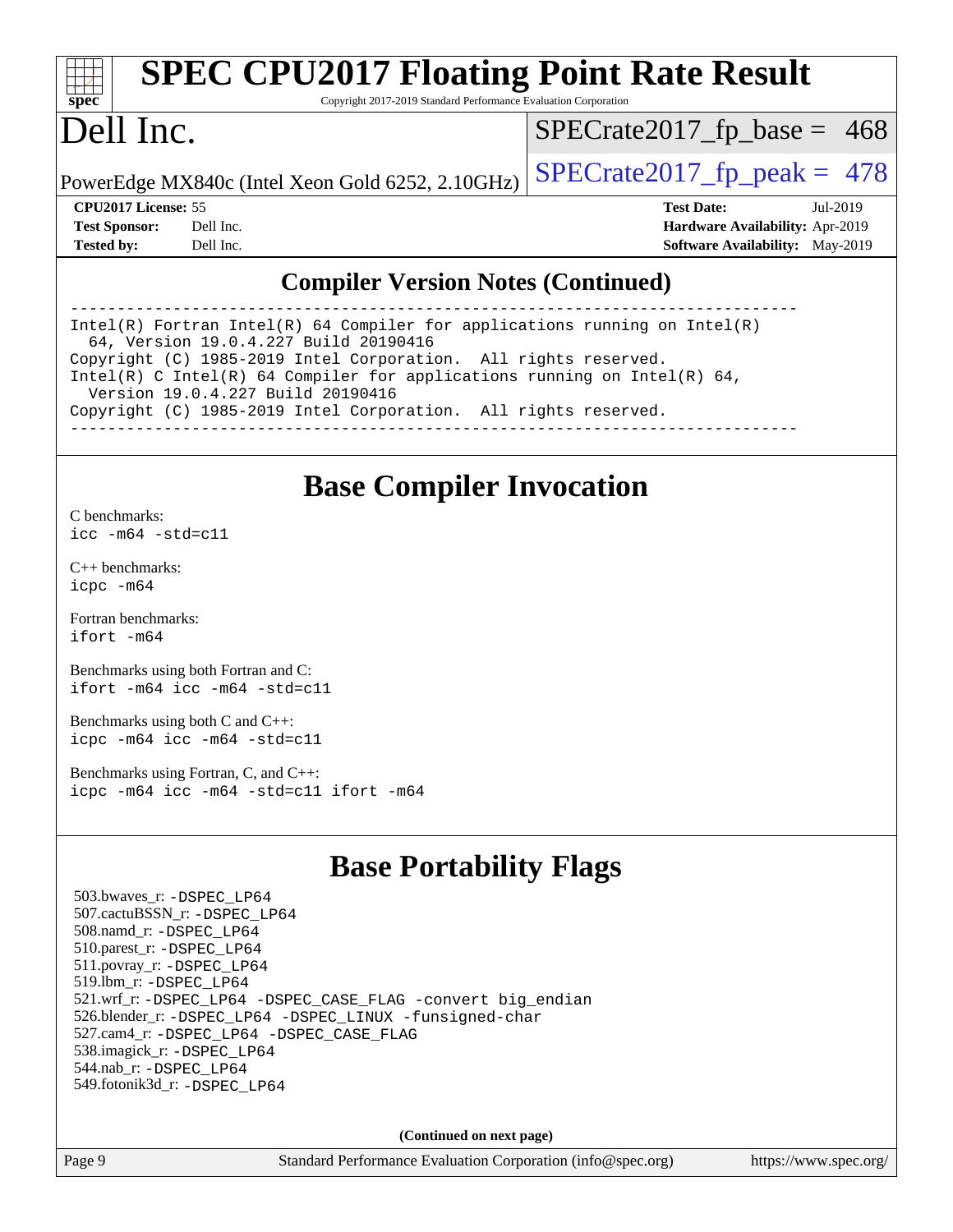#### **[spec](http://www.spec.org/) [SPEC CPU2017 Floating Point Rate Result](http://www.spec.org/auto/cpu2017/Docs/result-fields.html#SPECCPU2017FloatingPointRateResult)** Copyright 2017-2019 Standard Performance Evaluation Corporation Dell Inc. PowerEdge MX840c (Intel Xeon Gold 6252, 2.10GHz)  $\left|$  [SPECrate2017\\_fp\\_peak =](http://www.spec.org/auto/cpu2017/Docs/result-fields.html#SPECrate2017fppeak) 478  $SPECTate2017_fp\_base = 468$ **[CPU2017 License:](http://www.spec.org/auto/cpu2017/Docs/result-fields.html#CPU2017License)** 55 **[Test Date:](http://www.spec.org/auto/cpu2017/Docs/result-fields.html#TestDate)** Jul-2019 **[Test Sponsor:](http://www.spec.org/auto/cpu2017/Docs/result-fields.html#TestSponsor)** Dell Inc. **[Hardware Availability:](http://www.spec.org/auto/cpu2017/Docs/result-fields.html#HardwareAvailability)** Apr-2019 **[Tested by:](http://www.spec.org/auto/cpu2017/Docs/result-fields.html#Testedby)** Dell Inc. **[Software Availability:](http://www.spec.org/auto/cpu2017/Docs/result-fields.html#SoftwareAvailability)** May-2019 **[Base Portability Flags \(Continued\)](http://www.spec.org/auto/cpu2017/Docs/result-fields.html#BasePortabilityFlags)** 554.roms\_r: [-DSPEC\\_LP64](http://www.spec.org/cpu2017/results/res2019q3/cpu2017-20190805-16500.flags.html#suite_basePORTABILITY554_roms_r_DSPEC_LP64) **[Base Optimization Flags](http://www.spec.org/auto/cpu2017/Docs/result-fields.html#BaseOptimizationFlags)** [C benchmarks](http://www.spec.org/auto/cpu2017/Docs/result-fields.html#Cbenchmarks): [-xCORE-AVX2](http://www.spec.org/cpu2017/results/res2019q3/cpu2017-20190805-16500.flags.html#user_CCbase_f-xCORE-AVX2) [-ipo](http://www.spec.org/cpu2017/results/res2019q3/cpu2017-20190805-16500.flags.html#user_CCbase_f-ipo) [-O3](http://www.spec.org/cpu2017/results/res2019q3/cpu2017-20190805-16500.flags.html#user_CCbase_f-O3) [-no-prec-div](http://www.spec.org/cpu2017/results/res2019q3/cpu2017-20190805-16500.flags.html#user_CCbase_f-no-prec-div) [-qopt-prefetch](http://www.spec.org/cpu2017/results/res2019q3/cpu2017-20190805-16500.flags.html#user_CCbase_f-qopt-prefetch) [-ffinite-math-only](http://www.spec.org/cpu2017/results/res2019q3/cpu2017-20190805-16500.flags.html#user_CCbase_f_finite_math_only_cb91587bd2077682c4b38af759c288ed7c732db004271a9512da14a4f8007909a5f1427ecbf1a0fb78ff2a814402c6114ac565ca162485bbcae155b5e4258871) [-qopt-mem-layout-trans=4](http://www.spec.org/cpu2017/results/res2019q3/cpu2017-20190805-16500.flags.html#user_CCbase_f-qopt-mem-layout-trans_fa39e755916c150a61361b7846f310bcdf6f04e385ef281cadf3647acec3f0ae266d1a1d22d972a7087a248fd4e6ca390a3634700869573d231a252c784941a8) [C++ benchmarks:](http://www.spec.org/auto/cpu2017/Docs/result-fields.html#CXXbenchmarks) [-xCORE-AVX2](http://www.spec.org/cpu2017/results/res2019q3/cpu2017-20190805-16500.flags.html#user_CXXbase_f-xCORE-AVX2) [-ipo](http://www.spec.org/cpu2017/results/res2019q3/cpu2017-20190805-16500.flags.html#user_CXXbase_f-ipo) [-O3](http://www.spec.org/cpu2017/results/res2019q3/cpu2017-20190805-16500.flags.html#user_CXXbase_f-O3) [-no-prec-div](http://www.spec.org/cpu2017/results/res2019q3/cpu2017-20190805-16500.flags.html#user_CXXbase_f-no-prec-div) [-qopt-prefetch](http://www.spec.org/cpu2017/results/res2019q3/cpu2017-20190805-16500.flags.html#user_CXXbase_f-qopt-prefetch) [-ffinite-math-only](http://www.spec.org/cpu2017/results/res2019q3/cpu2017-20190805-16500.flags.html#user_CXXbase_f_finite_math_only_cb91587bd2077682c4b38af759c288ed7c732db004271a9512da14a4f8007909a5f1427ecbf1a0fb78ff2a814402c6114ac565ca162485bbcae155b5e4258871) [-qopt-mem-layout-trans=4](http://www.spec.org/cpu2017/results/res2019q3/cpu2017-20190805-16500.flags.html#user_CXXbase_f-qopt-mem-layout-trans_fa39e755916c150a61361b7846f310bcdf6f04e385ef281cadf3647acec3f0ae266d1a1d22d972a7087a248fd4e6ca390a3634700869573d231a252c784941a8) [Fortran benchmarks](http://www.spec.org/auto/cpu2017/Docs/result-fields.html#Fortranbenchmarks): [-xCORE-AVX2](http://www.spec.org/cpu2017/results/res2019q3/cpu2017-20190805-16500.flags.html#user_FCbase_f-xCORE-AVX2) [-ipo](http://www.spec.org/cpu2017/results/res2019q3/cpu2017-20190805-16500.flags.html#user_FCbase_f-ipo) [-O3](http://www.spec.org/cpu2017/results/res2019q3/cpu2017-20190805-16500.flags.html#user_FCbase_f-O3) [-no-prec-div](http://www.spec.org/cpu2017/results/res2019q3/cpu2017-20190805-16500.flags.html#user_FCbase_f-no-prec-div) [-qopt-prefetch](http://www.spec.org/cpu2017/results/res2019q3/cpu2017-20190805-16500.flags.html#user_FCbase_f-qopt-prefetch) [-ffinite-math-only](http://www.spec.org/cpu2017/results/res2019q3/cpu2017-20190805-16500.flags.html#user_FCbase_f_finite_math_only_cb91587bd2077682c4b38af759c288ed7c732db004271a9512da14a4f8007909a5f1427ecbf1a0fb78ff2a814402c6114ac565ca162485bbcae155b5e4258871) [-qopt-mem-layout-trans=4](http://www.spec.org/cpu2017/results/res2019q3/cpu2017-20190805-16500.flags.html#user_FCbase_f-qopt-mem-layout-trans_fa39e755916c150a61361b7846f310bcdf6f04e385ef281cadf3647acec3f0ae266d1a1d22d972a7087a248fd4e6ca390a3634700869573d231a252c784941a8) [-auto](http://www.spec.org/cpu2017/results/res2019q3/cpu2017-20190805-16500.flags.html#user_FCbase_f-auto) [-nostandard-realloc-lhs](http://www.spec.org/cpu2017/results/res2019q3/cpu2017-20190805-16500.flags.html#user_FCbase_f_2003_std_realloc_82b4557e90729c0f113870c07e44d33d6f5a304b4f63d4c15d2d0f1fab99f5daaed73bdb9275d9ae411527f28b936061aa8b9c8f2d63842963b95c9dd6426b8a) [-align array32byte](http://www.spec.org/cpu2017/results/res2019q3/cpu2017-20190805-16500.flags.html#user_FCbase_align_array32byte_b982fe038af199962ba9a80c053b8342c548c85b40b8e86eb3cc33dee0d7986a4af373ac2d51c3f7cf710a18d62fdce2948f201cd044323541f22fc0fffc51b6) [Benchmarks using both Fortran and C](http://www.spec.org/auto/cpu2017/Docs/result-fields.html#BenchmarksusingbothFortranandC): [-xCORE-AVX2](http://www.spec.org/cpu2017/results/res2019q3/cpu2017-20190805-16500.flags.html#user_CC_FCbase_f-xCORE-AVX2) [-ipo](http://www.spec.org/cpu2017/results/res2019q3/cpu2017-20190805-16500.flags.html#user_CC_FCbase_f-ipo) [-O3](http://www.spec.org/cpu2017/results/res2019q3/cpu2017-20190805-16500.flags.html#user_CC_FCbase_f-O3) [-no-prec-div](http://www.spec.org/cpu2017/results/res2019q3/cpu2017-20190805-16500.flags.html#user_CC_FCbase_f-no-prec-div) [-qopt-prefetch](http://www.spec.org/cpu2017/results/res2019q3/cpu2017-20190805-16500.flags.html#user_CC_FCbase_f-qopt-prefetch) [-ffinite-math-only](http://www.spec.org/cpu2017/results/res2019q3/cpu2017-20190805-16500.flags.html#user_CC_FCbase_f_finite_math_only_cb91587bd2077682c4b38af759c288ed7c732db004271a9512da14a4f8007909a5f1427ecbf1a0fb78ff2a814402c6114ac565ca162485bbcae155b5e4258871) [-qopt-mem-layout-trans=4](http://www.spec.org/cpu2017/results/res2019q3/cpu2017-20190805-16500.flags.html#user_CC_FCbase_f-qopt-mem-layout-trans_fa39e755916c150a61361b7846f310bcdf6f04e385ef281cadf3647acec3f0ae266d1a1d22d972a7087a248fd4e6ca390a3634700869573d231a252c784941a8) [-auto](http://www.spec.org/cpu2017/results/res2019q3/cpu2017-20190805-16500.flags.html#user_CC_FCbase_f-auto) [-nostandard-realloc-lhs](http://www.spec.org/cpu2017/results/res2019q3/cpu2017-20190805-16500.flags.html#user_CC_FCbase_f_2003_std_realloc_82b4557e90729c0f113870c07e44d33d6f5a304b4f63d4c15d2d0f1fab99f5daaed73bdb9275d9ae411527f28b936061aa8b9c8f2d63842963b95c9dd6426b8a) [-align array32byte](http://www.spec.org/cpu2017/results/res2019q3/cpu2017-20190805-16500.flags.html#user_CC_FCbase_align_array32byte_b982fe038af199962ba9a80c053b8342c548c85b40b8e86eb3cc33dee0d7986a4af373ac2d51c3f7cf710a18d62fdce2948f201cd044323541f22fc0fffc51b6) [Benchmarks using both C and C++](http://www.spec.org/auto/cpu2017/Docs/result-fields.html#BenchmarksusingbothCandCXX): [-xCORE-AVX2](http://www.spec.org/cpu2017/results/res2019q3/cpu2017-20190805-16500.flags.html#user_CC_CXXbase_f-xCORE-AVX2) [-ipo](http://www.spec.org/cpu2017/results/res2019q3/cpu2017-20190805-16500.flags.html#user_CC_CXXbase_f-ipo) [-O3](http://www.spec.org/cpu2017/results/res2019q3/cpu2017-20190805-16500.flags.html#user_CC_CXXbase_f-O3) [-no-prec-div](http://www.spec.org/cpu2017/results/res2019q3/cpu2017-20190805-16500.flags.html#user_CC_CXXbase_f-no-prec-div) [-qopt-prefetch](http://www.spec.org/cpu2017/results/res2019q3/cpu2017-20190805-16500.flags.html#user_CC_CXXbase_f-qopt-prefetch) [-ffinite-math-only](http://www.spec.org/cpu2017/results/res2019q3/cpu2017-20190805-16500.flags.html#user_CC_CXXbase_f_finite_math_only_cb91587bd2077682c4b38af759c288ed7c732db004271a9512da14a4f8007909a5f1427ecbf1a0fb78ff2a814402c6114ac565ca162485bbcae155b5e4258871) [-qopt-mem-layout-trans=4](http://www.spec.org/cpu2017/results/res2019q3/cpu2017-20190805-16500.flags.html#user_CC_CXXbase_f-qopt-mem-layout-trans_fa39e755916c150a61361b7846f310bcdf6f04e385ef281cadf3647acec3f0ae266d1a1d22d972a7087a248fd4e6ca390a3634700869573d231a252c784941a8) [Benchmarks using Fortran, C, and C++:](http://www.spec.org/auto/cpu2017/Docs/result-fields.html#BenchmarksusingFortranCandCXX) [-xCORE-AVX2](http://www.spec.org/cpu2017/results/res2019q3/cpu2017-20190805-16500.flags.html#user_CC_CXX_FCbase_f-xCORE-AVX2) [-ipo](http://www.spec.org/cpu2017/results/res2019q3/cpu2017-20190805-16500.flags.html#user_CC_CXX_FCbase_f-ipo) [-O3](http://www.spec.org/cpu2017/results/res2019q3/cpu2017-20190805-16500.flags.html#user_CC_CXX_FCbase_f-O3) [-no-prec-div](http://www.spec.org/cpu2017/results/res2019q3/cpu2017-20190805-16500.flags.html#user_CC_CXX_FCbase_f-no-prec-div) [-qopt-prefetch](http://www.spec.org/cpu2017/results/res2019q3/cpu2017-20190805-16500.flags.html#user_CC_CXX_FCbase_f-qopt-prefetch) [-ffinite-math-only](http://www.spec.org/cpu2017/results/res2019q3/cpu2017-20190805-16500.flags.html#user_CC_CXX_FCbase_f_finite_math_only_cb91587bd2077682c4b38af759c288ed7c732db004271a9512da14a4f8007909a5f1427ecbf1a0fb78ff2a814402c6114ac565ca162485bbcae155b5e4258871) [-qopt-mem-layout-trans=4](http://www.spec.org/cpu2017/results/res2019q3/cpu2017-20190805-16500.flags.html#user_CC_CXX_FCbase_f-qopt-mem-layout-trans_fa39e755916c150a61361b7846f310bcdf6f04e385ef281cadf3647acec3f0ae266d1a1d22d972a7087a248fd4e6ca390a3634700869573d231a252c784941a8) [-auto](http://www.spec.org/cpu2017/results/res2019q3/cpu2017-20190805-16500.flags.html#user_CC_CXX_FCbase_f-auto) [-nostandard-realloc-lhs](http://www.spec.org/cpu2017/results/res2019q3/cpu2017-20190805-16500.flags.html#user_CC_CXX_FCbase_f_2003_std_realloc_82b4557e90729c0f113870c07e44d33d6f5a304b4f63d4c15d2d0f1fab99f5daaed73bdb9275d9ae411527f28b936061aa8b9c8f2d63842963b95c9dd6426b8a) [-align array32byte](http://www.spec.org/cpu2017/results/res2019q3/cpu2017-20190805-16500.flags.html#user_CC_CXX_FCbase_align_array32byte_b982fe038af199962ba9a80c053b8342c548c85b40b8e86eb3cc33dee0d7986a4af373ac2d51c3f7cf710a18d62fdce2948f201cd044323541f22fc0fffc51b6) **[Peak Compiler Invocation](http://www.spec.org/auto/cpu2017/Docs/result-fields.html#PeakCompilerInvocation)** [C benchmarks](http://www.spec.org/auto/cpu2017/Docs/result-fields.html#Cbenchmarks): [icc -m64 -std=c11](http://www.spec.org/cpu2017/results/res2019q3/cpu2017-20190805-16500.flags.html#user_CCpeak_intel_icc_64bit_c11_33ee0cdaae7deeeab2a9725423ba97205ce30f63b9926c2519791662299b76a0318f32ddfffdc46587804de3178b4f9328c46fa7c2b0cd779d7a61945c91cd35) [C++ benchmarks:](http://www.spec.org/auto/cpu2017/Docs/result-fields.html#CXXbenchmarks) [icpc -m64](http://www.spec.org/cpu2017/results/res2019q3/cpu2017-20190805-16500.flags.html#user_CXXpeak_intel_icpc_64bit_4ecb2543ae3f1412ef961e0650ca070fec7b7afdcd6ed48761b84423119d1bf6bdf5cad15b44d48e7256388bc77273b966e5eb805aefd121eb22e9299b2ec9d9) [Fortran benchmarks](http://www.spec.org/auto/cpu2017/Docs/result-fields.html#Fortranbenchmarks): [ifort -m64](http://www.spec.org/cpu2017/results/res2019q3/cpu2017-20190805-16500.flags.html#user_FCpeak_intel_ifort_64bit_24f2bb282fbaeffd6157abe4f878425411749daecae9a33200eee2bee2fe76f3b89351d69a8130dd5949958ce389cf37ff59a95e7a40d588e8d3a57e0c3fd751) **(Continued on next page)**

Page 10 Standard Performance Evaluation Corporation [\(info@spec.org\)](mailto:info@spec.org) <https://www.spec.org/>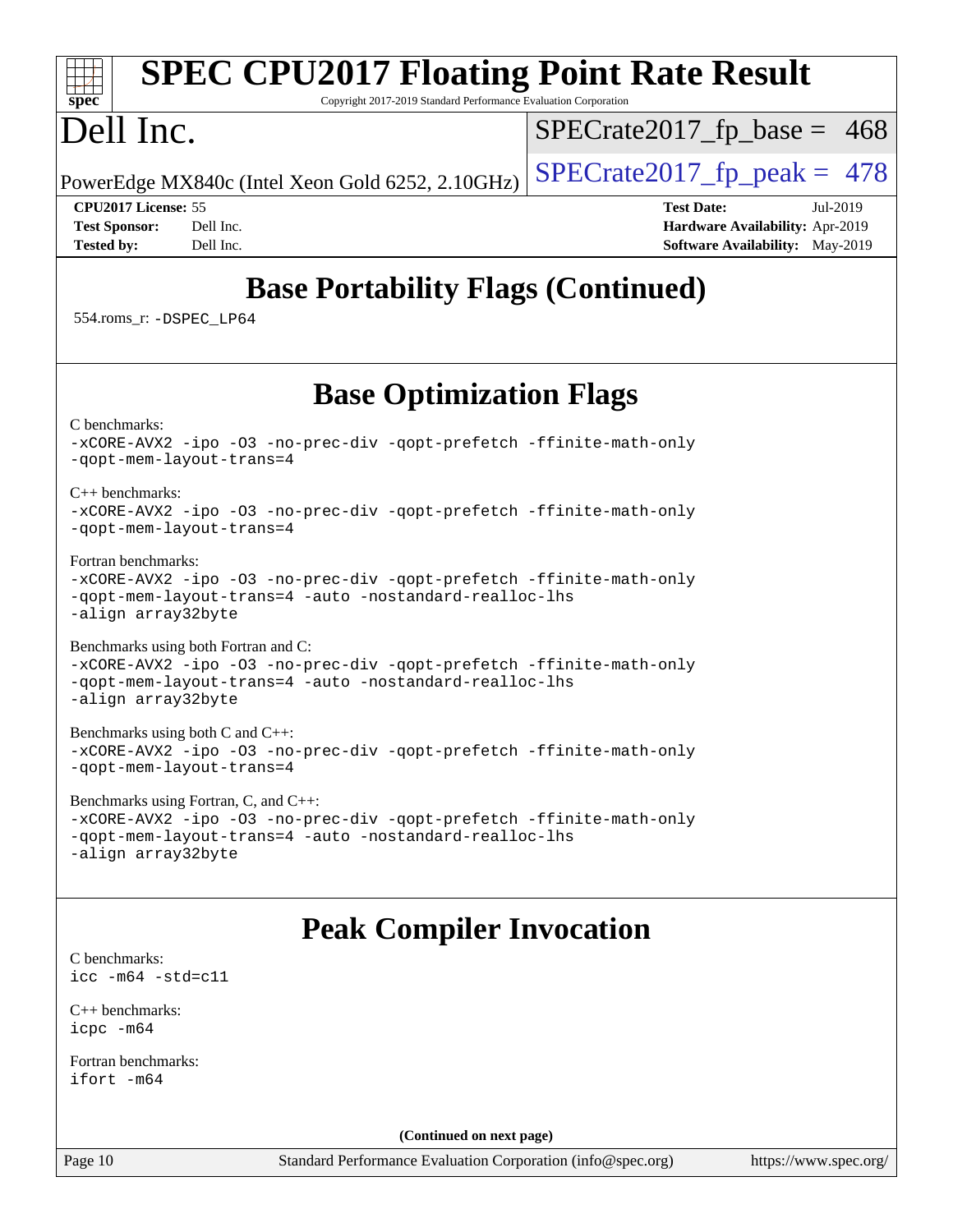

# **[SPEC CPU2017 Floating Point Rate Result](http://www.spec.org/auto/cpu2017/Docs/result-fields.html#SPECCPU2017FloatingPointRateResult)**

Copyright 2017-2019 Standard Performance Evaluation Corporation

## Dell Inc.

 $SPECTate2017_fp\_base = 468$ 

PowerEdge MX840c (Intel Xeon Gold 6252, 2.10GHz)  $\left|$  [SPECrate2017\\_fp\\_peak =](http://www.spec.org/auto/cpu2017/Docs/result-fields.html#SPECrate2017fppeak) 478

**[CPU2017 License:](http://www.spec.org/auto/cpu2017/Docs/result-fields.html#CPU2017License)** 55 **[Test Date:](http://www.spec.org/auto/cpu2017/Docs/result-fields.html#TestDate)** Jul-2019 **[Test Sponsor:](http://www.spec.org/auto/cpu2017/Docs/result-fields.html#TestSponsor)** Dell Inc. **[Hardware Availability:](http://www.spec.org/auto/cpu2017/Docs/result-fields.html#HardwareAvailability)** Apr-2019 **[Tested by:](http://www.spec.org/auto/cpu2017/Docs/result-fields.html#Testedby)** Dell Inc. Dell Inc. **[Software Availability:](http://www.spec.org/auto/cpu2017/Docs/result-fields.html#SoftwareAvailability)** May-2019

## **[Peak Compiler Invocation \(Continued\)](http://www.spec.org/auto/cpu2017/Docs/result-fields.html#PeakCompilerInvocation)**

[Benchmarks using both Fortran and C](http://www.spec.org/auto/cpu2017/Docs/result-fields.html#BenchmarksusingbothFortranandC): [ifort -m64](http://www.spec.org/cpu2017/results/res2019q3/cpu2017-20190805-16500.flags.html#user_CC_FCpeak_intel_ifort_64bit_24f2bb282fbaeffd6157abe4f878425411749daecae9a33200eee2bee2fe76f3b89351d69a8130dd5949958ce389cf37ff59a95e7a40d588e8d3a57e0c3fd751) [icc -m64 -std=c11](http://www.spec.org/cpu2017/results/res2019q3/cpu2017-20190805-16500.flags.html#user_CC_FCpeak_intel_icc_64bit_c11_33ee0cdaae7deeeab2a9725423ba97205ce30f63b9926c2519791662299b76a0318f32ddfffdc46587804de3178b4f9328c46fa7c2b0cd779d7a61945c91cd35)

[Benchmarks using both C and C++](http://www.spec.org/auto/cpu2017/Docs/result-fields.html#BenchmarksusingbothCandCXX): [icpc -m64](http://www.spec.org/cpu2017/results/res2019q3/cpu2017-20190805-16500.flags.html#user_CC_CXXpeak_intel_icpc_64bit_4ecb2543ae3f1412ef961e0650ca070fec7b7afdcd6ed48761b84423119d1bf6bdf5cad15b44d48e7256388bc77273b966e5eb805aefd121eb22e9299b2ec9d9) [icc -m64 -std=c11](http://www.spec.org/cpu2017/results/res2019q3/cpu2017-20190805-16500.flags.html#user_CC_CXXpeak_intel_icc_64bit_c11_33ee0cdaae7deeeab2a9725423ba97205ce30f63b9926c2519791662299b76a0318f32ddfffdc46587804de3178b4f9328c46fa7c2b0cd779d7a61945c91cd35)

[Benchmarks using Fortran, C, and C++:](http://www.spec.org/auto/cpu2017/Docs/result-fields.html#BenchmarksusingFortranCandCXX) [icpc -m64](http://www.spec.org/cpu2017/results/res2019q3/cpu2017-20190805-16500.flags.html#user_CC_CXX_FCpeak_intel_icpc_64bit_4ecb2543ae3f1412ef961e0650ca070fec7b7afdcd6ed48761b84423119d1bf6bdf5cad15b44d48e7256388bc77273b966e5eb805aefd121eb22e9299b2ec9d9) [icc -m64 -std=c11](http://www.spec.org/cpu2017/results/res2019q3/cpu2017-20190805-16500.flags.html#user_CC_CXX_FCpeak_intel_icc_64bit_c11_33ee0cdaae7deeeab2a9725423ba97205ce30f63b9926c2519791662299b76a0318f32ddfffdc46587804de3178b4f9328c46fa7c2b0cd779d7a61945c91cd35) [ifort -m64](http://www.spec.org/cpu2017/results/res2019q3/cpu2017-20190805-16500.flags.html#user_CC_CXX_FCpeak_intel_ifort_64bit_24f2bb282fbaeffd6157abe4f878425411749daecae9a33200eee2bee2fe76f3b89351d69a8130dd5949958ce389cf37ff59a95e7a40d588e8d3a57e0c3fd751)

#### **[Peak Portability Flags](http://www.spec.org/auto/cpu2017/Docs/result-fields.html#PeakPortabilityFlags)**

Same as Base Portability Flags

## **[Peak Optimization Flags](http://www.spec.org/auto/cpu2017/Docs/result-fields.html#PeakOptimizationFlags)**

[C benchmarks](http://www.spec.org/auto/cpu2017/Docs/result-fields.html#Cbenchmarks):

```
 519.lbm_r: -prof-gen(pass 1) -prof-use(pass 2) -ipo -xCORE-AVX2 -O3
-no-prec-div -qopt-prefetch -ffinite-math-only
-qopt-mem-layout-trans=4
 538.imagick_r: -xCORE-AVX2 -ipo -O3 -no-prec-div -qopt-prefetch
-ffinite-math-only -qopt-mem-layout-trans=4
 544.nab_r: Same as 538.imagick_r
C++ benchmarks: 
 508.namd_r: -prof-gen(pass 1) -prof-use(pass 2) -ipo -xCORE-AVX2 -O3
-no-prec-div -qopt-prefetch -ffinite-math-only
-qopt-mem-layout-trans=4
```
 510.parest\_r: [-xCORE-AVX2](http://www.spec.org/cpu2017/results/res2019q3/cpu2017-20190805-16500.flags.html#user_peakCXXOPTIMIZE510_parest_r_f-xCORE-AVX2) [-ipo](http://www.spec.org/cpu2017/results/res2019q3/cpu2017-20190805-16500.flags.html#user_peakCXXOPTIMIZE510_parest_r_f-ipo) [-O3](http://www.spec.org/cpu2017/results/res2019q3/cpu2017-20190805-16500.flags.html#user_peakCXXOPTIMIZE510_parest_r_f-O3) [-no-prec-div](http://www.spec.org/cpu2017/results/res2019q3/cpu2017-20190805-16500.flags.html#user_peakCXXOPTIMIZE510_parest_r_f-no-prec-div) [-qopt-prefetch](http://www.spec.org/cpu2017/results/res2019q3/cpu2017-20190805-16500.flags.html#user_peakCXXOPTIMIZE510_parest_r_f-qopt-prefetch) [-ffinite-math-only](http://www.spec.org/cpu2017/results/res2019q3/cpu2017-20190805-16500.flags.html#user_peakCXXOPTIMIZE510_parest_r_f_finite_math_only_cb91587bd2077682c4b38af759c288ed7c732db004271a9512da14a4f8007909a5f1427ecbf1a0fb78ff2a814402c6114ac565ca162485bbcae155b5e4258871) [-qopt-mem-layout-trans=4](http://www.spec.org/cpu2017/results/res2019q3/cpu2017-20190805-16500.flags.html#user_peakCXXOPTIMIZE510_parest_r_f-qopt-mem-layout-trans_fa39e755916c150a61361b7846f310bcdf6f04e385ef281cadf3647acec3f0ae266d1a1d22d972a7087a248fd4e6ca390a3634700869573d231a252c784941a8)

[Fortran benchmarks](http://www.spec.org/auto/cpu2017/Docs/result-fields.html#Fortranbenchmarks):

```
 503.bwaves_r: -xCORE-AVX2 -ipo -O3 -no-prec-div -qopt-prefetch
-ffinite-math-only -qopt-mem-layout-trans=4 -auto
-nostandard-realloc-lhs -align array32byte
```
**(Continued on next page)**